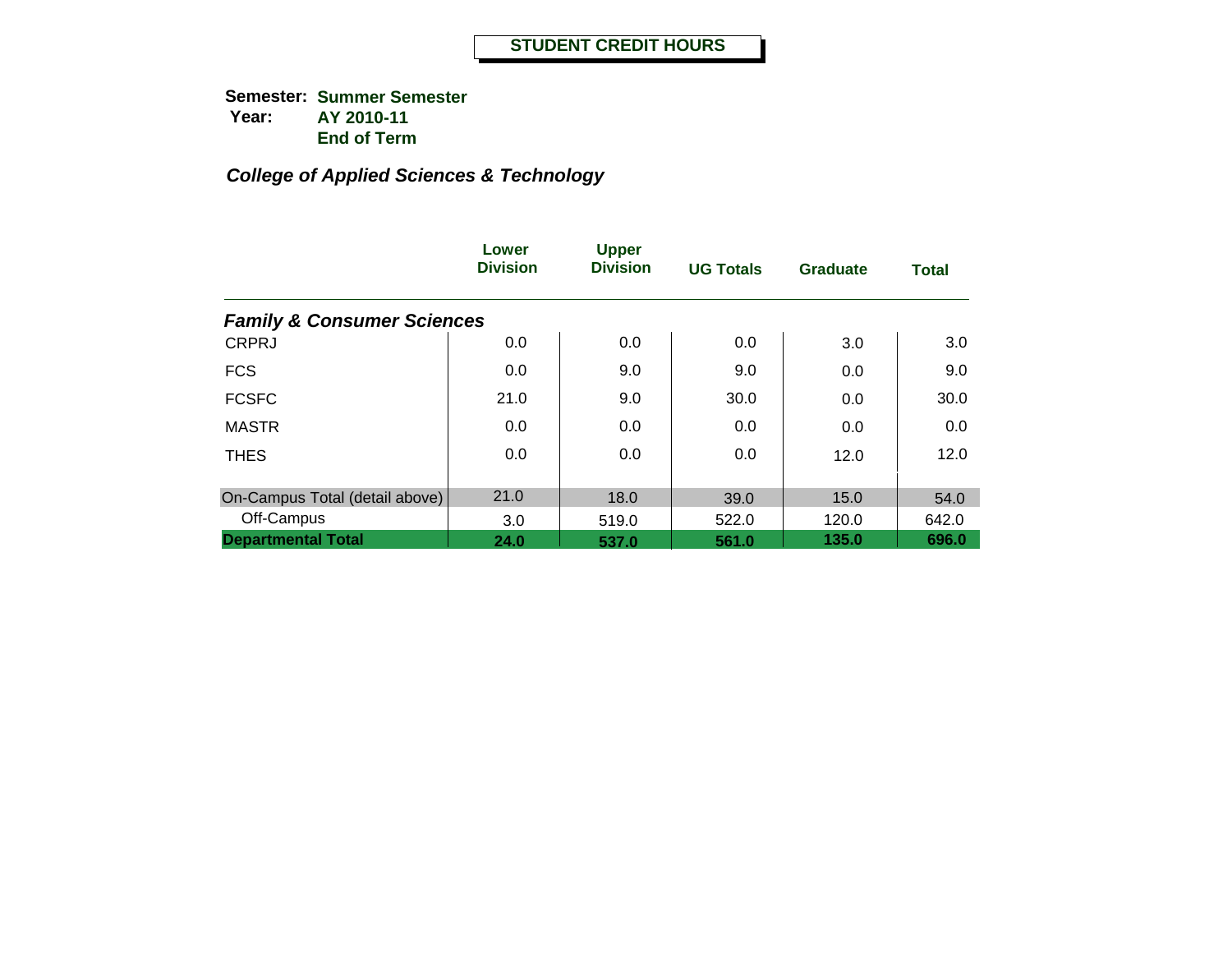|                                | Lower<br><b>Division</b> | <b>Upper</b><br><b>Division</b> | <b>UG Totals</b> | Graduate | <b>Total</b> |
|--------------------------------|--------------------------|---------------------------------|------------------|----------|--------------|
| <b>Technology</b>              |                          |                                 |                  |          |              |
| <b>ITDPT</b>                   | 0.0                      | 0.0                             | 0.0              | 0.0      | 0.0          |
| On-Campus Total (detail above) | 0.0                      | 0.0                             | 0.0              | 0.0      | 0.0          |
| Off-Campus                     | 0.0                      | 213.0                           | 213.0            | 0.0      | 213.0        |
| <b>Departmental Total</b>      | 0.0                      | 213.0                           | 213.0            | 0.0      | 213.0        |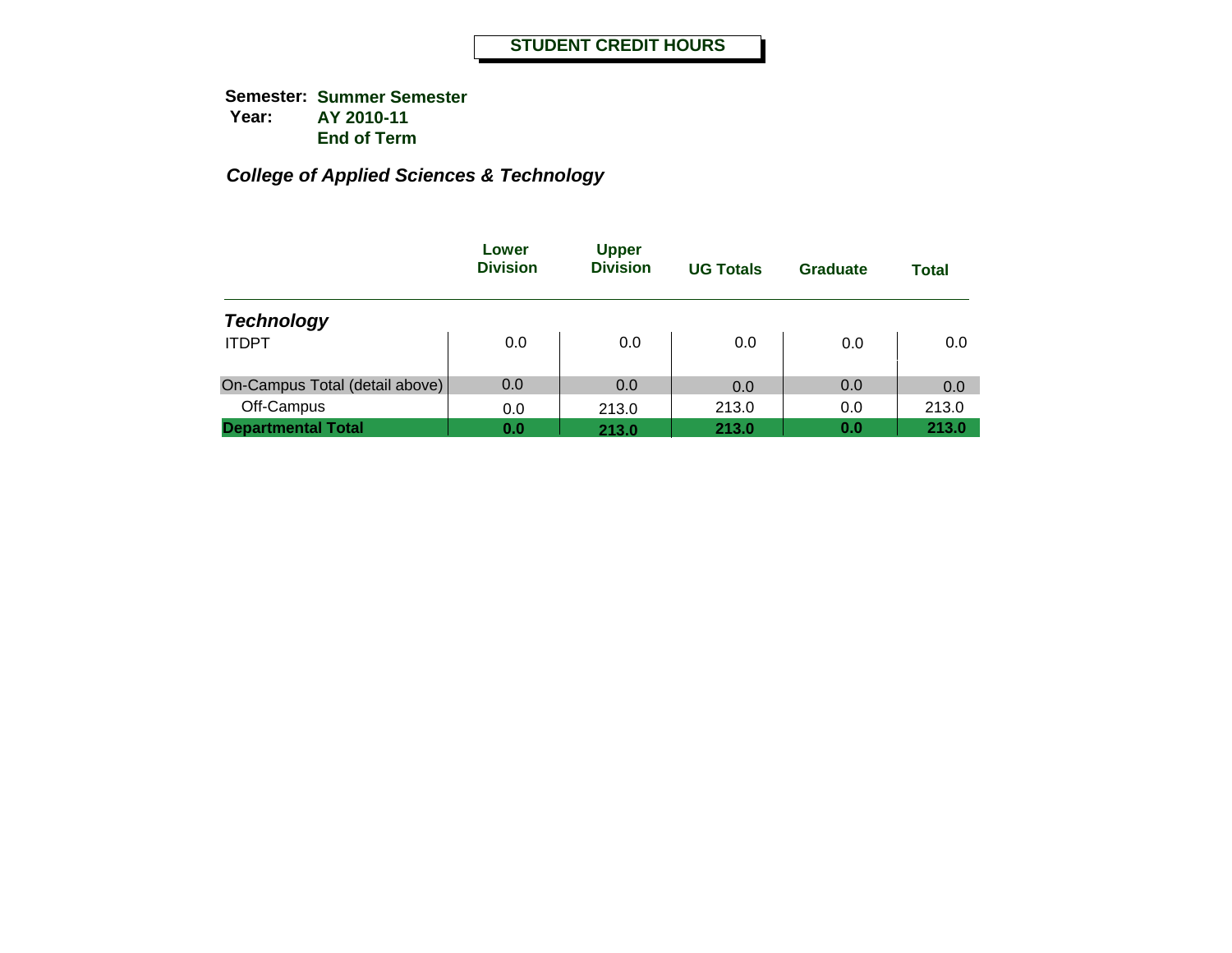|                                | Lower<br><b>Division</b> | <b>Upper</b><br><b>Division</b> | <b>UG Totals</b> | Graduate | <b>Total</b> |
|--------------------------------|--------------------------|---------------------------------|------------------|----------|--------------|
| <b>Nursing</b>                 |                          |                                 |                  |          |              |
| <b>NUR</b>                     | 159.0                    | 794.0                           | 953.0            | 0.0      | 953.0        |
| On-Campus Total (detail above) | 159.0                    | 794.0                           | 953.0            | 0.0      | 953.0        |
| Off-Campus                     | 0.0                      | 96.0                            | 96.0             | 1321.0   | 1417.0       |
| <b>Departmental Total</b>      | 159.0                    | 890.0                           | 1049.0           | 1321.0   | 2370.0       |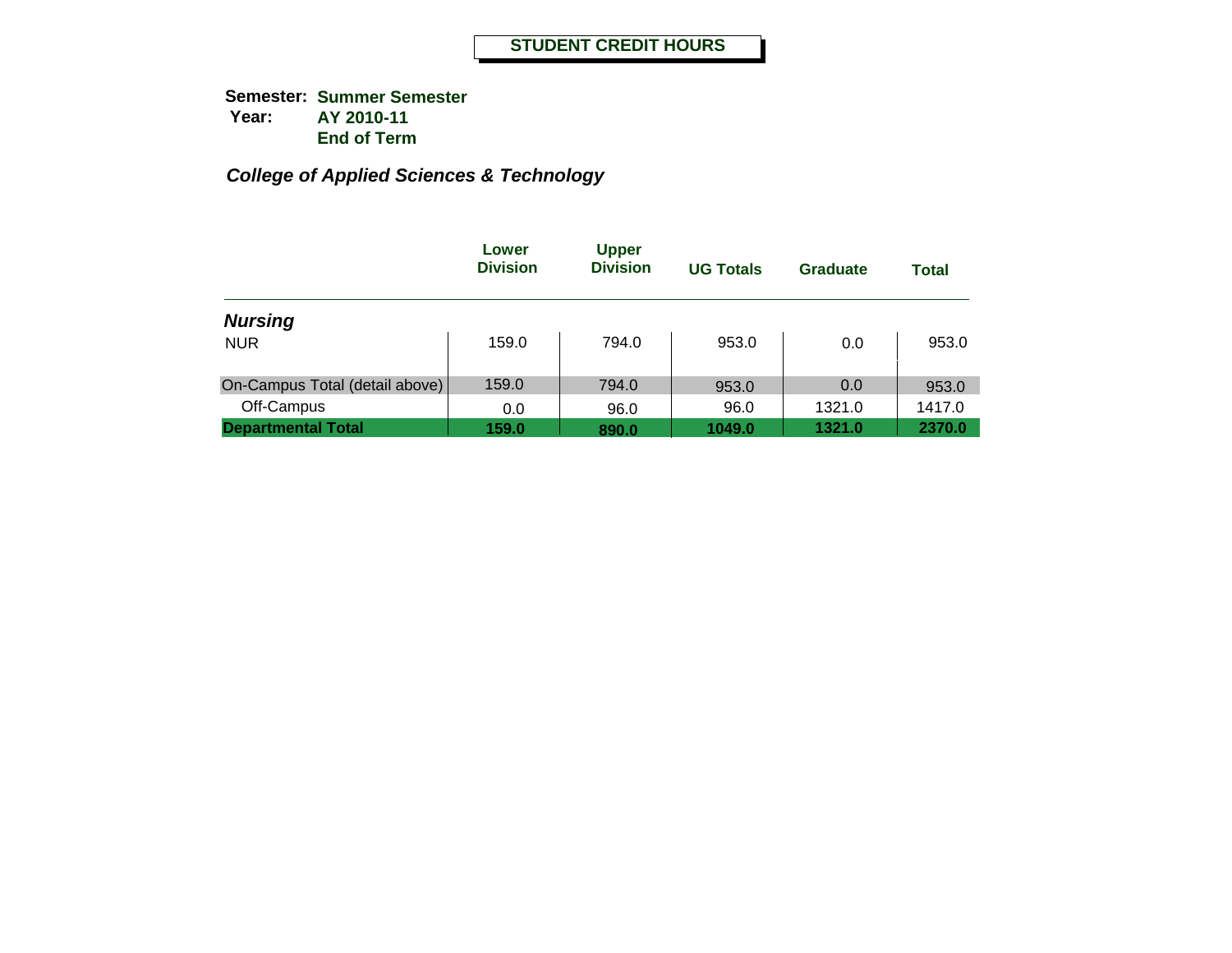|                                | Lower<br><b>Division</b> | <b>Upper</b><br><b>Division</b> | <b>UG Totals</b> | <b>Graduate</b> | <b>Total</b> |
|--------------------------------|--------------------------|---------------------------------|------------------|-----------------|--------------|
| <b>Physical Education</b>      |                          |                                 |                  |                 |              |
| <b>AQUA</b>                    | 90.0                     | 104.0                           | 194.0            | 0.0             | 194.0        |
| <b>EXSCI</b>                   | 0.0                      | 12.0                            | 12.0             | 24.0            | 36.0         |
| <b>MASTR</b>                   | 0.0                      | 0.0                             | 0.0              | 0.0             | 0.0          |
| <b>PEP</b>                     | 37.0                     | 9.0                             | 46.0             | 75.0            | 121.0        |
| <b>RES</b>                     | 0.0                      | 0.0                             | 0.0              | 3.0             | 3.0          |
| <b>SPTAD</b>                   | 0.0                      | 24.0                            | 24.0             | 87.0            | 111.0        |
| On-Campus Total (detail above) | 127.0                    | 149.0                           | 276.0            | 189.0           | 465.0        |
| Off-Campus                     | 0.0                      | 654.0                           | 654.0            | 303.0           | 957.0        |
| <b>Departmental Total</b>      | 127.0                    | 803.0                           | 930.0            | 492.0           | 1422.0       |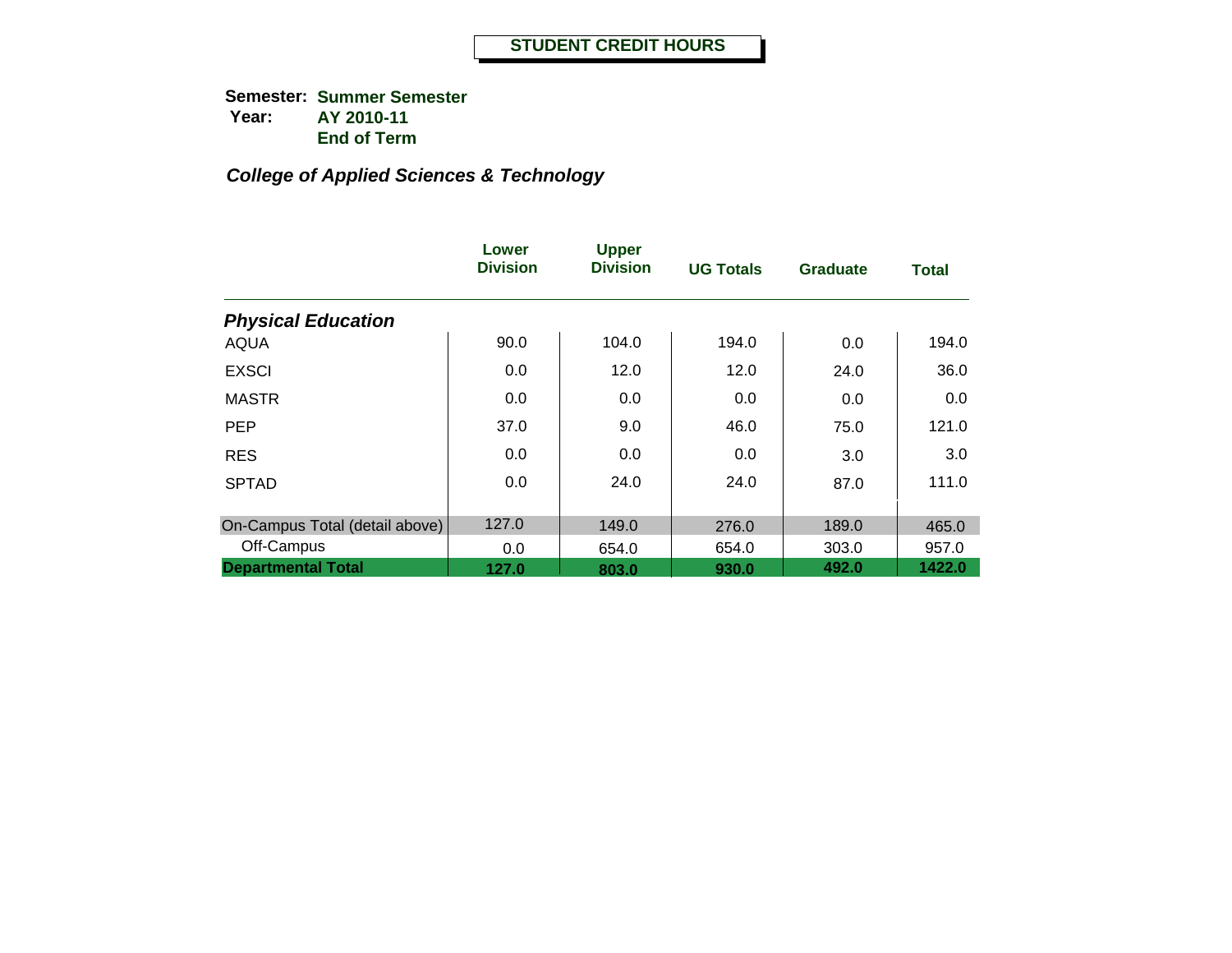|                                   | Lower<br><b>Division</b> | <b>Upper</b><br><b>Division</b> | <b>UG Totals</b> | <b>Graduate</b> | <b>Total</b> |
|-----------------------------------|--------------------------|---------------------------------|------------------|-----------------|--------------|
| <b>Wellness &amp; Gerontology</b> |                          |                                 |                  |                 |              |
| <b>GERON</b>                      | 0.0                      | 15.0                            | 15.0             | 12.0            | 27.0         |
| <b>THES</b>                       | 0.0                      | 0.0                             | 0.0              | 12.0            | 12.0         |
| <b>WELNS</b>                      | 0.0                      | 0.0                             | 0.0              | 36.0            | 36.0         |
| On-Campus Total (detail above)    | 0.0                      | 15.0                            | 15.0             | 60.0            | 75.0         |
| Off-Campus                        | 0.0                      | 0.0                             | 0.0              | 66.0            | 66.0         |
| <b>Departmental Total</b>         | 0.0                      | 15.0                            | 15.0             | 126.0           | 141.0        |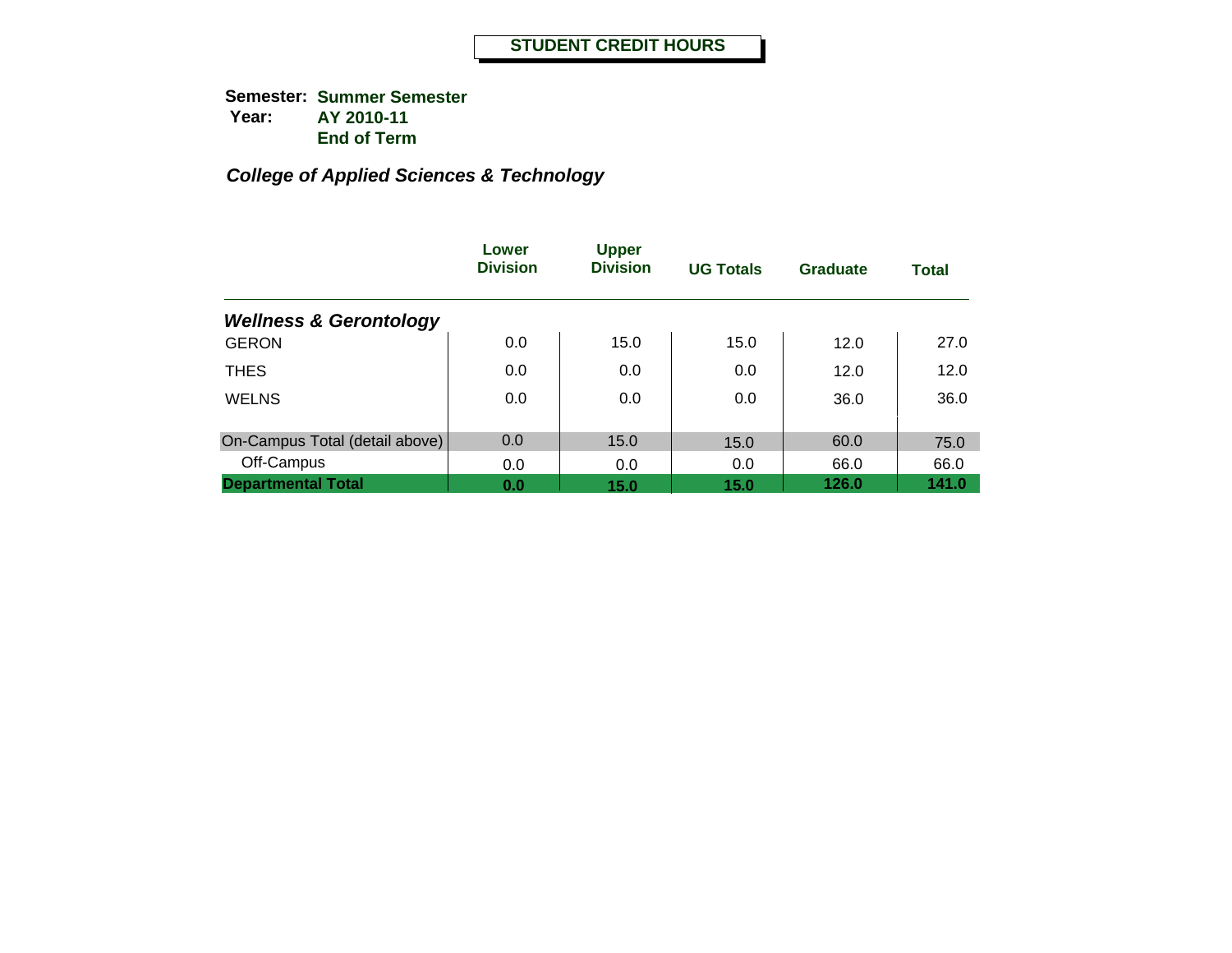# *College of Architecture & Planning*

|                                | Lower<br><b>Division</b> | <b>Upper</b><br><b>Division</b> | <b>UG Totals</b> | Graduate | <b>Total</b> |
|--------------------------------|--------------------------|---------------------------------|------------------|----------|--------------|
| <b>Architecture</b>            |                          |                                 |                  |          |              |
| <b>ARCH</b>                    | 146.0                    | 99.0                            | 245.0            | 8.0      | 253.0        |
| CAP                            | 112.0                    | 0.0                             | 112.0            | 0.0      | 112.0        |
| <b>MASTR</b>                   | 0.0                      | 0.0                             | 0.0              | 0.0      | 0.0          |
| On-Campus Total (detail above) | 258.0                    | 99.0                            | 357.0            | 8.0      | 365.0        |
| Off-Campus                     | 0.0                      | 12.0                            | 12.0             | 0.0      | 12.0         |
| <b>Departmental Total</b>      | 258.0                    | 111.0                           | 369.0            | 8.0      | 377.0        |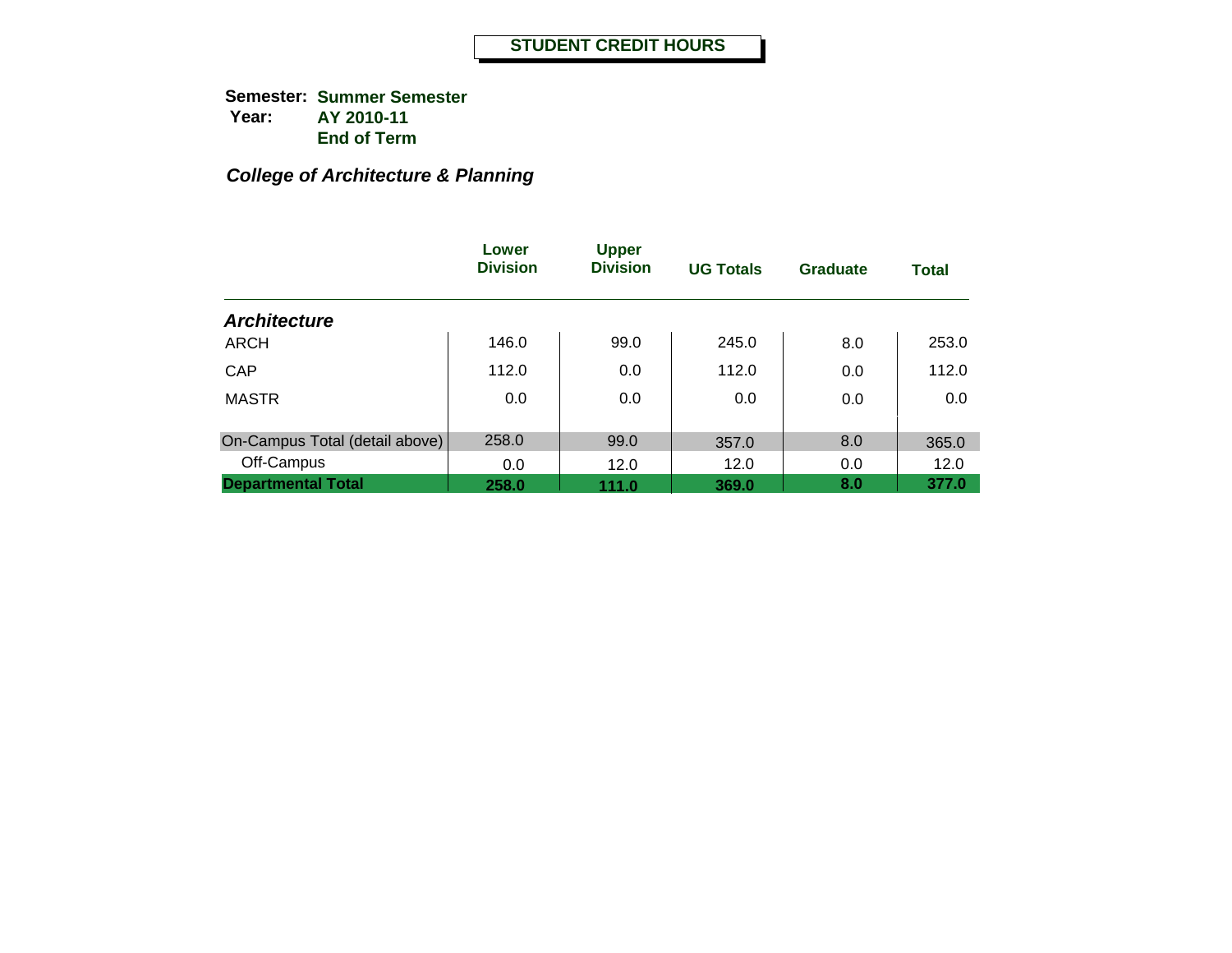# *College of Architecture & Planning*

|                                | Lower<br><b>Division</b> | <b>Upper</b><br><b>Division</b> | <b>UG Totals</b> | <b>Graduate</b> | <b>Total</b> |
|--------------------------------|--------------------------|---------------------------------|------------------|-----------------|--------------|
| <b>Landscape Architecture</b>  |                          |                                 |                  |                 |              |
| CAP                            | 48.0                     | 0.0                             | 48.0             | 0.0             | 48.0         |
| LA                             | 14.0                     | 95.0                            | 109.0            | 9.0             | 118.0        |
| On-Campus Total (detail above) | 62.0                     | 95.0                            | 157.0            | 9.0             | 166.0        |
| Off-Campus                     | 0.0                      | 0.0                             | 0.0              | 0.0             | 0.0          |
| <b>Departmental Total</b>      | 62.0                     | 95.0                            | 157.0            | 9.0             | 166.0        |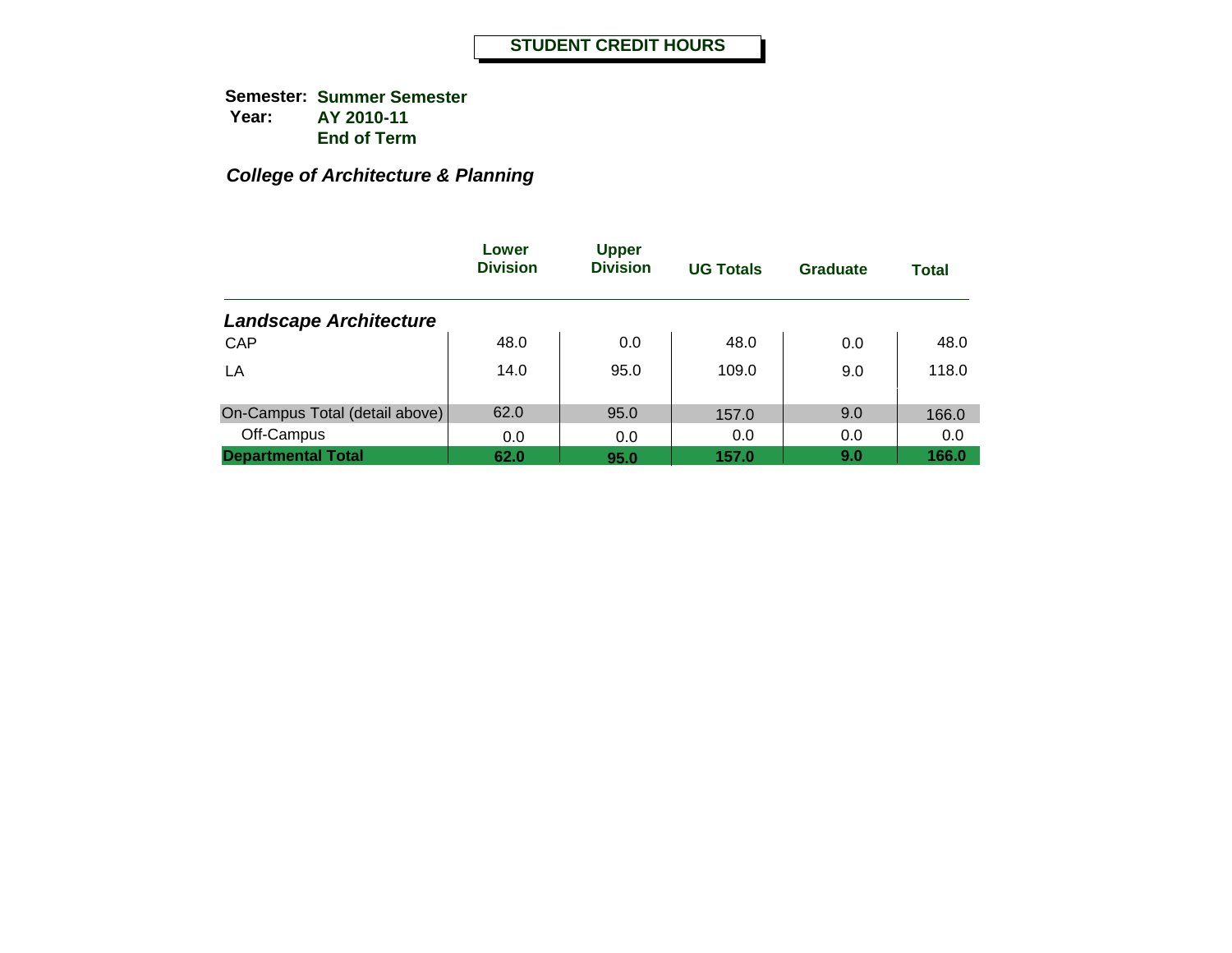**Semester: Summer Semester Year: AY 2010-11End of Term**

# *College of Architecture & Planning*

|                                | Lower<br><b>Division</b> | <b>Upper</b><br><b>Division</b> | <b>UG Totals</b> | <b>Graduate</b> | <b>Total</b> |
|--------------------------------|--------------------------|---------------------------------|------------------|-----------------|--------------|
| <b>Urban Planning</b>          |                          |                                 |                  |                 |              |
| CAP                            | 75.0                     | 18.0                            | 93.0             | 6.0             | 99.0         |
| <b>CRPRJ</b>                   | 0.0                      | 0.0                             | 0.0              | 3.0             | 3.0          |
| <b>MASTR</b>                   | 0.0                      | 0.0                             | 0.0              | 0.0             | 0.0          |
| <b>PLAN</b>                    | 12.0                     | 42.0                            | 54.0             | 42.0            | 96.0         |
| <b>RES</b>                     | 0.0                      | 0.0                             | 0.0              | 12.0            | 12.0         |
| <b>THES</b>                    | 0.0                      | 0.0                             | 0.0              | 6.0             | 6.0          |
| On-Campus Total (detail above) | 87.0                     | 60.0                            | 147.0            | 69.0            | 216.0        |
| Off-Campus                     | 0.0                      | 0.0                             | 0.0              | 60.0            | 60.0         |
| <b>Departmental Total</b>      | 87.0                     | 60.0                            | 147.0            | 129.0           | 276.0        |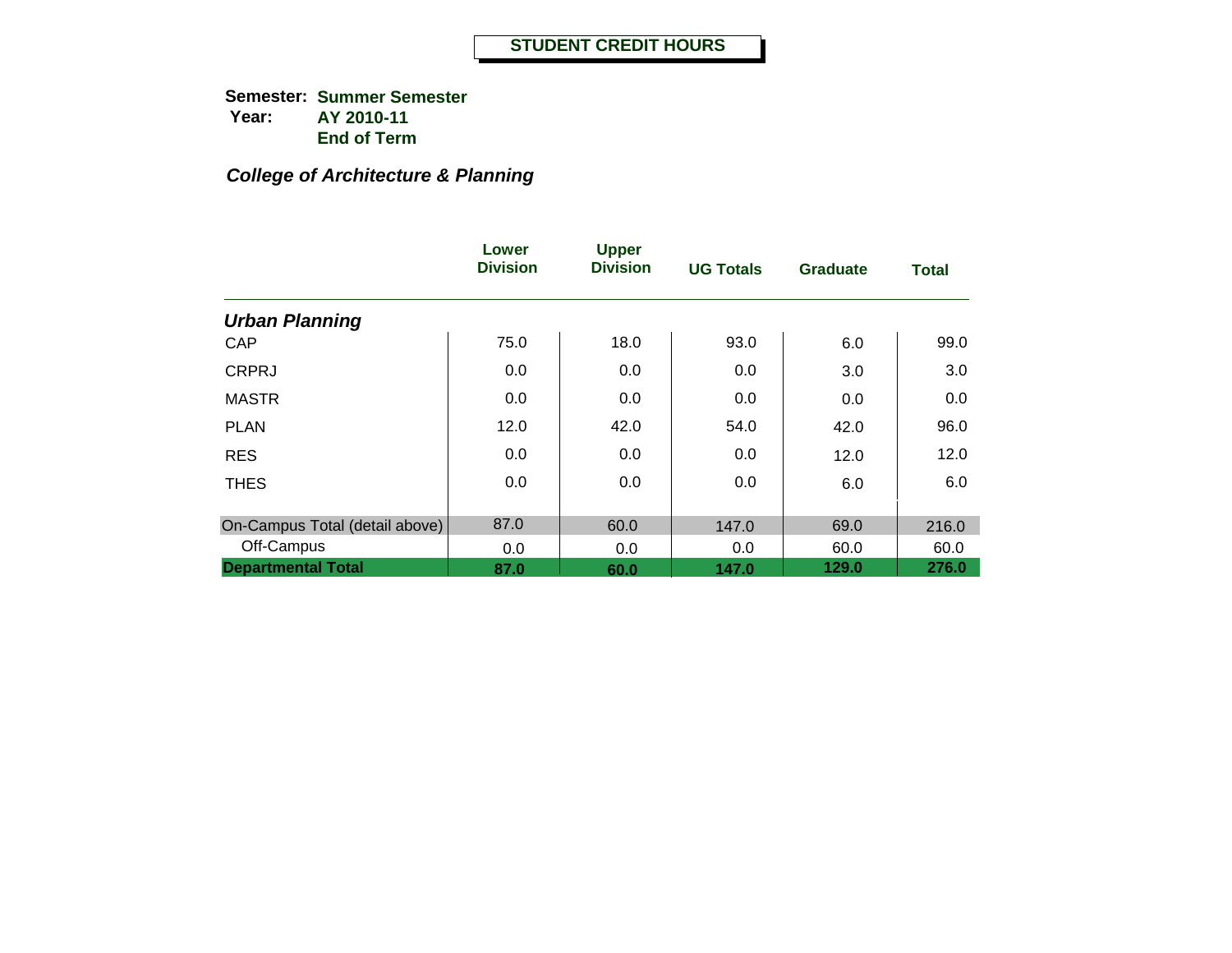**Semester: Summer Semester Year: AY 2010-11 End of Term**

|                                | Lower<br><b>Division</b> | <b>Upper</b><br><b>Division</b> | <b>UG Totals</b> | Graduate | <b>Total</b> |
|--------------------------------|--------------------------|---------------------------------|------------------|----------|--------------|
| <b>Accounting</b>              |                          |                                 |                  |          |              |
| <b>ACC</b>                     | 0.0                      | 9.0                             | 9.0              | 0.0      | 9.0          |
| <b>MBA</b>                     | 0.0                      | 0.0                             | 0.0              | 3.0      | 3.0          |
| On-Campus Total (detail above) | 0.0                      | 9.0                             | 9.0              | 3.0      | 12.0         |
| Off-Campus                     | 0.0                      | 6.0                             | 6.0              | 36.0     | 42.0         |
| <b>Departmental Total</b>      | 0.0                      | 15.0                            | 15.0             | 39.0     | 54.0         |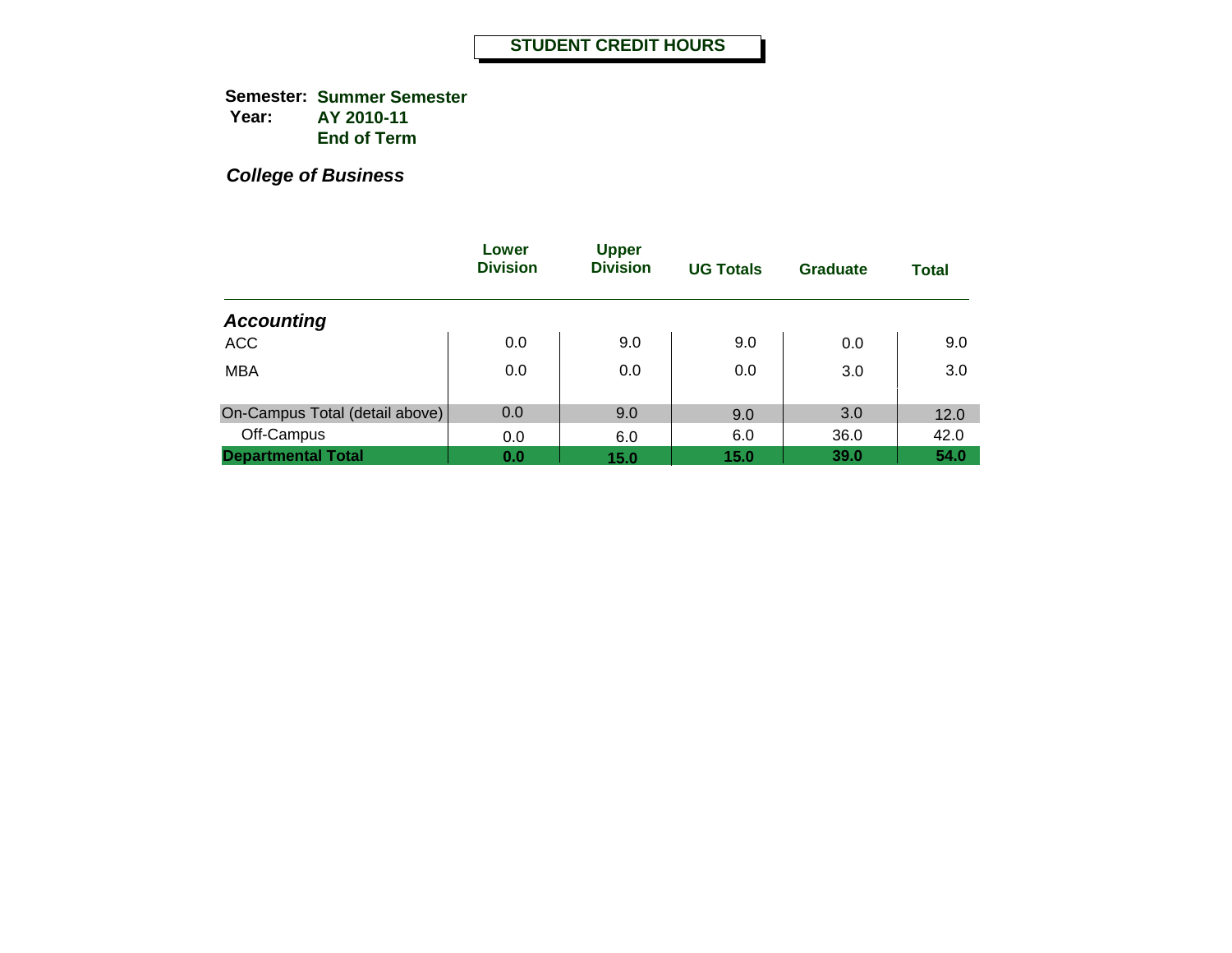**Semester: Summer Semester Year: AY 2010-11 End of Term**

|                                | Lower<br><b>Division</b> | <b>Upper</b><br><b>Division</b> | <b>UG Totals</b> | <b>Graduate</b> | <b>Total</b> |
|--------------------------------|--------------------------|---------------------------------|------------------|-----------------|--------------|
| <b>Economics</b>               |                          |                                 |                  |                 |              |
| <b>MBA</b>                     | 0.0                      | 0.0                             | 0.0              | 39.0            | 39.0         |
| On-Campus Total (detail above) | 0.0                      | 0.0                             | 0.0              | 39.0            | 39.0         |
| Off-Campus                     | 0.0                      | 0.0                             | 0.0              | 216.0           | 216.0        |
| <b>Departmental Total</b>      | 0.0                      | 0.0                             | 0.0              | 255.0           | 255.0        |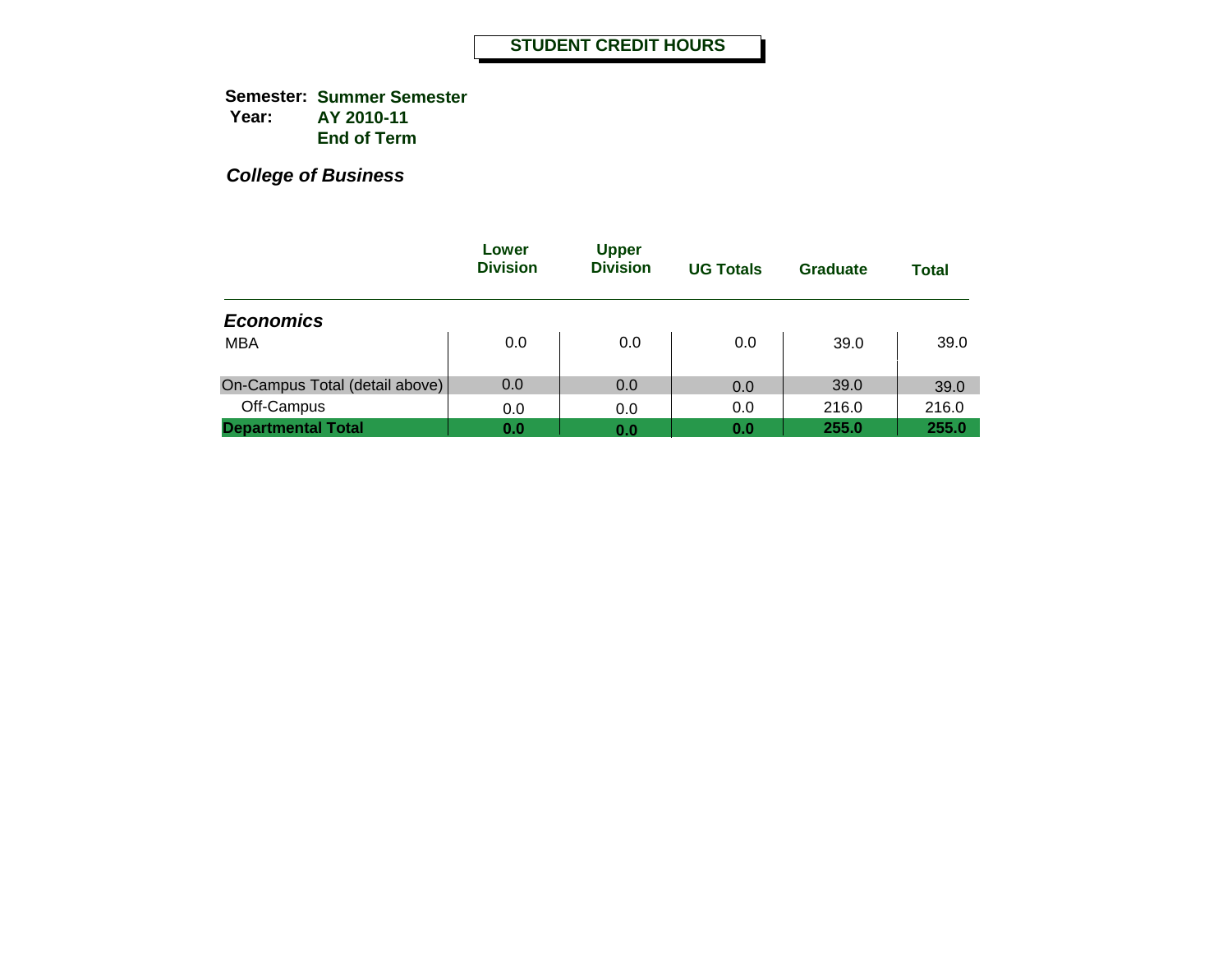**Semester: Summer Semester Year: AY 2010-11 End of Term**

|                                | Lower<br><b>Division</b> | <b>Upper</b><br><b>Division</b> | <b>UG Totals</b> | <b>Graduate</b> | <b>Total</b> |
|--------------------------------|--------------------------|---------------------------------|------------------|-----------------|--------------|
| <b>Finance</b>                 |                          |                                 |                  |                 |              |
| <b>FIN</b>                     | 0.0                      | 9.0                             | 9.0              | 33.0            | 42.0         |
| ID                             | 0.0                      | 9.0                             | 9.0              | 0.0             | 9.0          |
| <b>RMI</b>                     | 0.0                      | 3.0                             | 3.0              | 0.0             | 3.0          |
|                                |                          |                                 |                  |                 |              |
| On-Campus Total (detail above) | 0.0                      | 21.0                            | 21.0             | 33.0            | 54.0         |
| Off-Campus                     | 3.0                      | 12.0                            | 15.0             | 57.0            | 72.0         |
| <b>Departmental Total</b>      | 3.0                      | 33.0                            | 36.0             | 90.0            | 126.0        |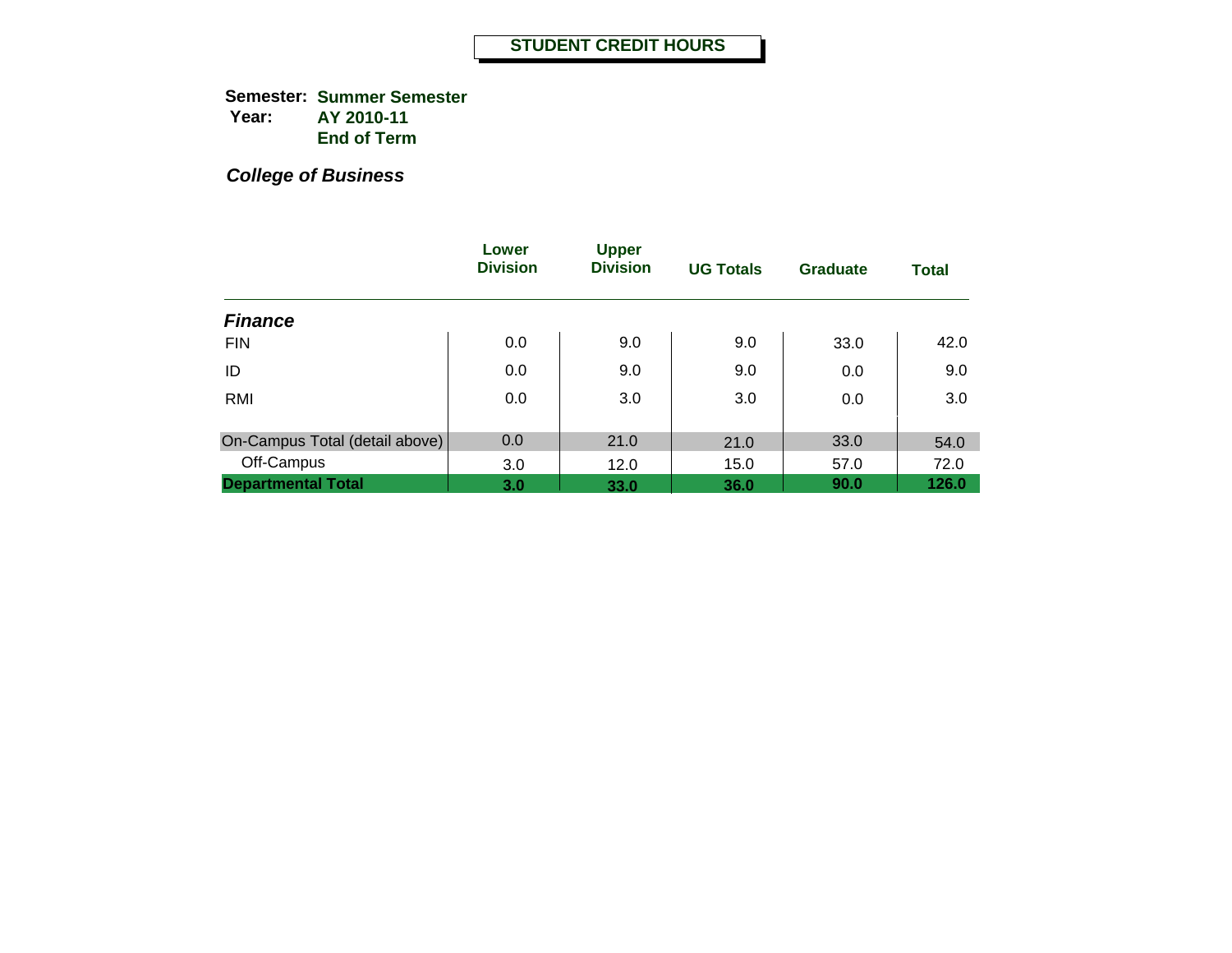**Semester: Summer Semester Year: AY 2010-11 End of Term**

|                                     | Lower<br><b>Division</b> | <b>Upper</b><br><b>Division</b> | <b>UG Totals</b> | Graduate | <b>Total</b> |
|-------------------------------------|--------------------------|---------------------------------|------------------|----------|--------------|
| <b>Info Systems &amp; Oper Mgmt</b> |                          |                                 |                  |          |              |
| <b>ISOM</b>                         | 0.0                      | 6.0                             | 6.0              | 18.0     | 24.0         |
| <b>MBA</b>                          | 0.0                      | 0.0                             | 0.0              | 24.0     | 24.0         |
| On-Campus Total (detail above)      | 0.0                      | 6.0                             | 6.0              | 42.0     | 48.0         |
| Off-Campus                          | 0.0                      | 6.0                             | 6.0              | 198.0    | 204.0        |
| <b>Departmental Total</b>           | 0.0                      | 12.0                            | 12.0             | 240.0    | 252.0        |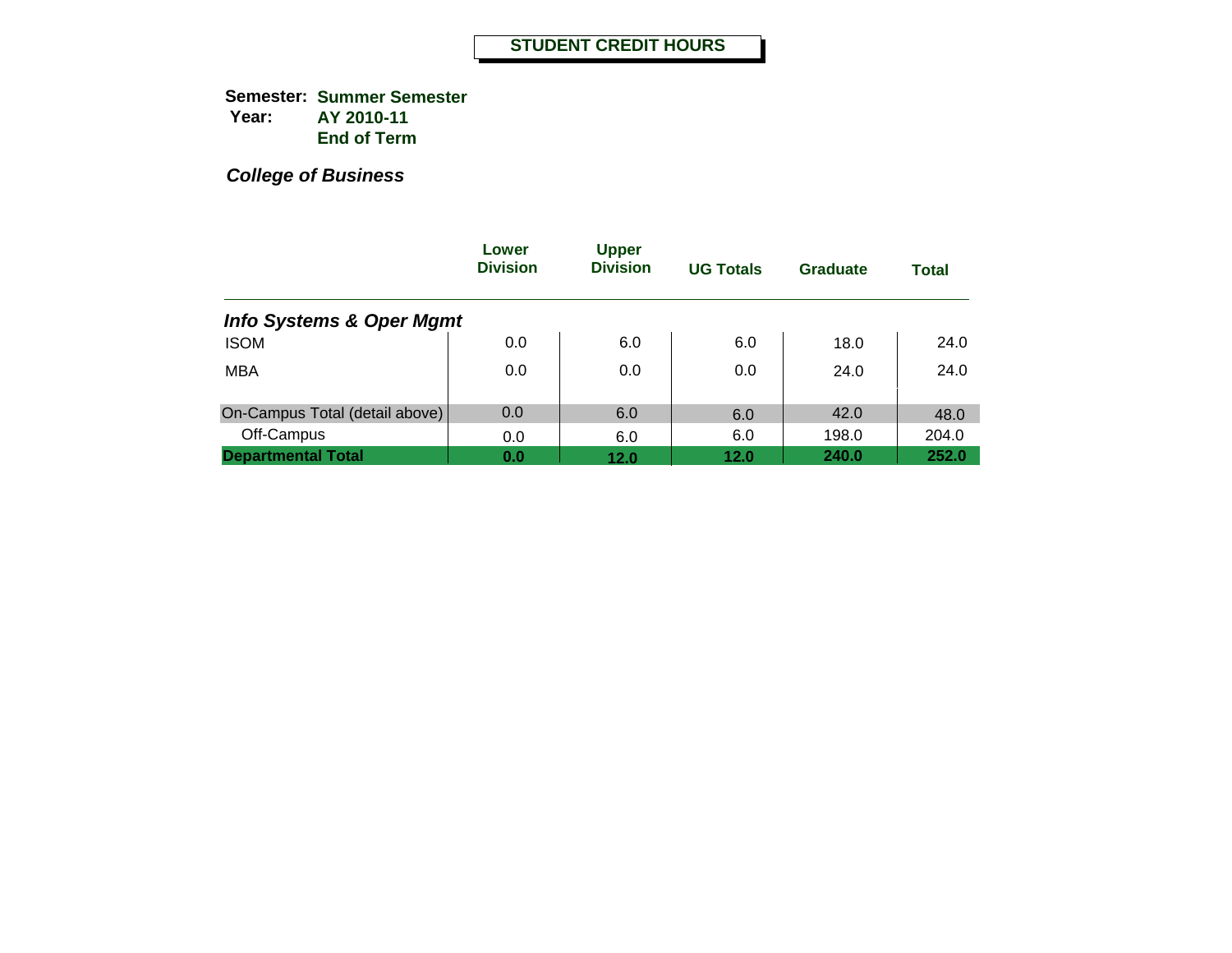**Semester: Summer Semester Year: AY 2010-11 End of Term**

|                                   | Lower<br><b>Division</b> | <b>Upper</b><br><b>Division</b> | <b>UG Totals</b> | <b>Graduate</b> | <b>Total</b>   |
|-----------------------------------|--------------------------|---------------------------------|------------------|-----------------|----------------|
| <b>Marketing &amp; Management</b> |                          |                                 |                  |                 |                |
| <b>MBA</b>                        | 0.0                      | 0.0                             | 0.0              | 45.0            | 45.0           |
| MGT                               | 0.0                      | 6.0                             | 6.0              | 12.0            | 18.0           |
| <b>MKG</b>                        | 0.0                      | 18.0                            | 18.0             | 27.0            | 45.0           |
| On-Campus Total (detail above)    | 0.0                      | 24.0                            |                  | 84.0            |                |
| Off-Campus                        | 0.0                      | 174.0                           | 24.0<br>174.0    | 288.0           | 108.0<br>462.0 |
| <b>Departmental Total</b>         | 0.0                      | 198.0                           | 198.0            | 372.0           | 570.0          |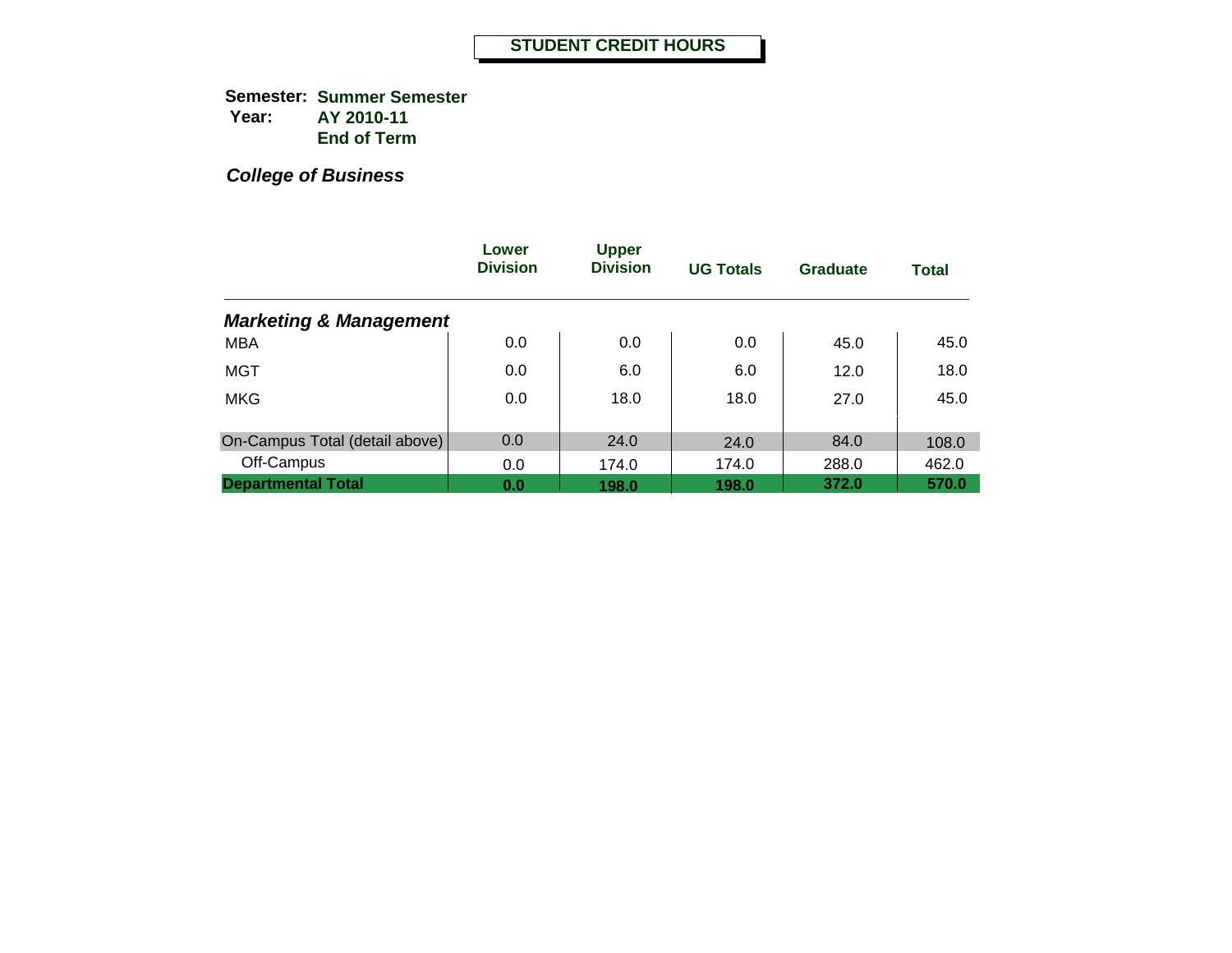|                                           | Lower<br><b>Division</b> | <b>Upper</b><br><b>Division</b> | <b>UG Totals</b> | Graduate | Total |
|-------------------------------------------|--------------------------|---------------------------------|------------------|----------|-------|
| <b>Center for Info &amp; Comm Science</b> |                          |                                 |                  |          |       |
| <b>ICS</b>                                | 0.0                      | 0.0                             | 0.0              | 282.0    | 282.0 |
| On-Campus Total (detail above)            | 0.0                      | 0.0                             | 0.0              | 282.0    | 282.0 |
| Off-Campus                                | 0.0                      | 0.0                             | 0.0              | 123.0    | 123.0 |
| <b>Departmental Total</b>                 | 0.0                      | 0.0                             | 0.0              | 405.0    | 405.0 |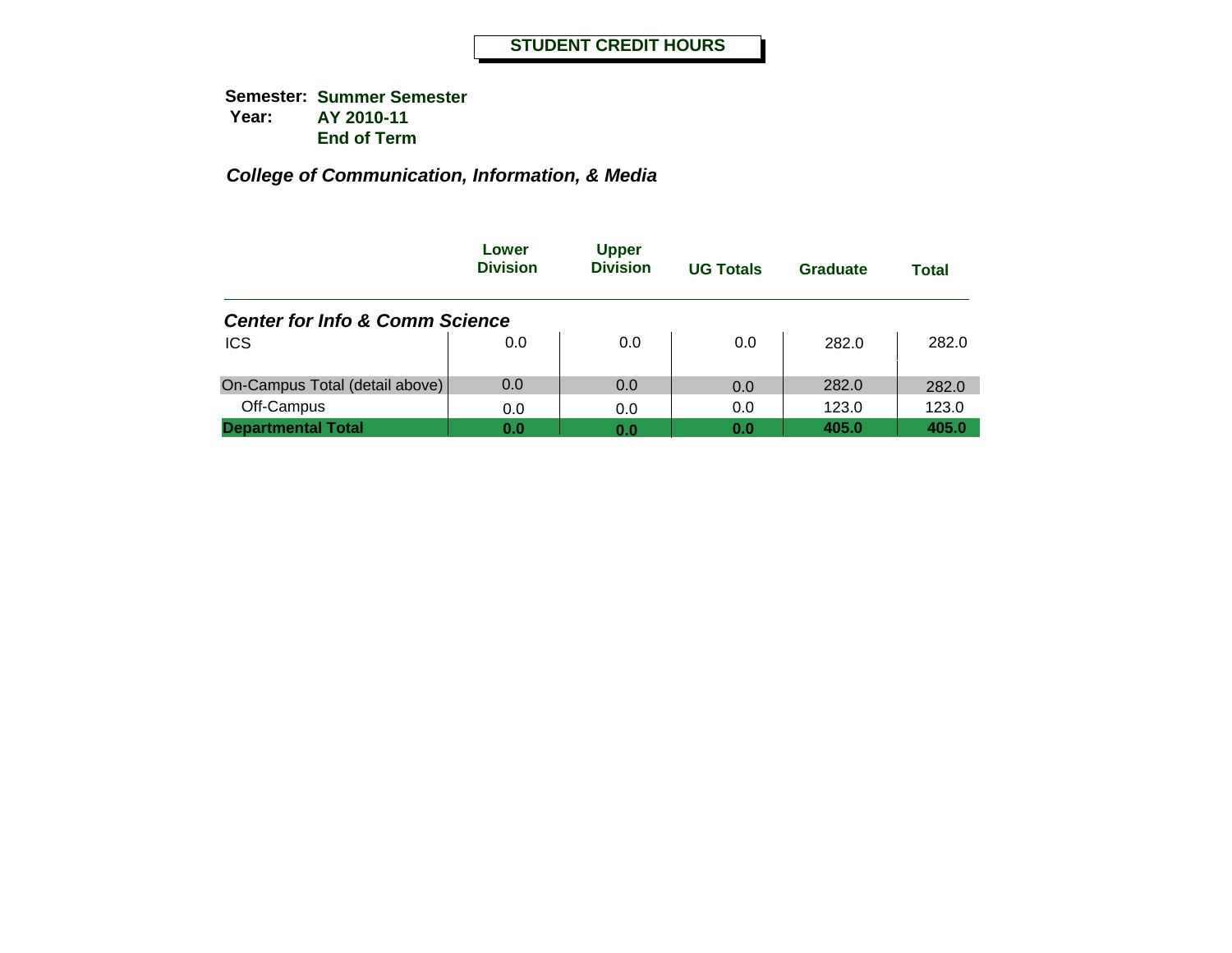**Semester: Summer Semester Year: AY 2010-11 End of Term**

|                                | Lower<br><b>Division</b> | <b>Upper</b><br><b>Division</b> | <b>UG Totals</b> | <b>Graduate</b> | <b>Total</b> |
|--------------------------------|--------------------------|---------------------------------|------------------|-----------------|--------------|
| <b>Journalism</b>              |                          |                                 |                  |                 |              |
| <b>CRPRJ</b>                   | 0.0                      | 0.0                             | 0.0              | 3.0             | 3.0          |
| <b>JOURN</b>                   | 0.0                      | 5.0                             | 5.0              | 27.0            | 32.0         |
| <b>NEWS</b>                    | 0.0                      | 30.0                            | 30.0             | 0.0             | 30.0         |
| <b>RES</b>                     | 0.0                      | 0.0                             | 0.0              | 3.0             | 3.0          |
| On-Campus Total (detail above) | 0.0                      | 35.0                            | 35.0             | 33.0            | 68.0         |
| Off-Campus                     | 57.0                     | 250.0                           | 307.0            | 84.0            | 391.0        |
| <b>Departmental Total</b>      | 57.0                     | 285.0                           | 342.0            | 117.0           | 459.0        |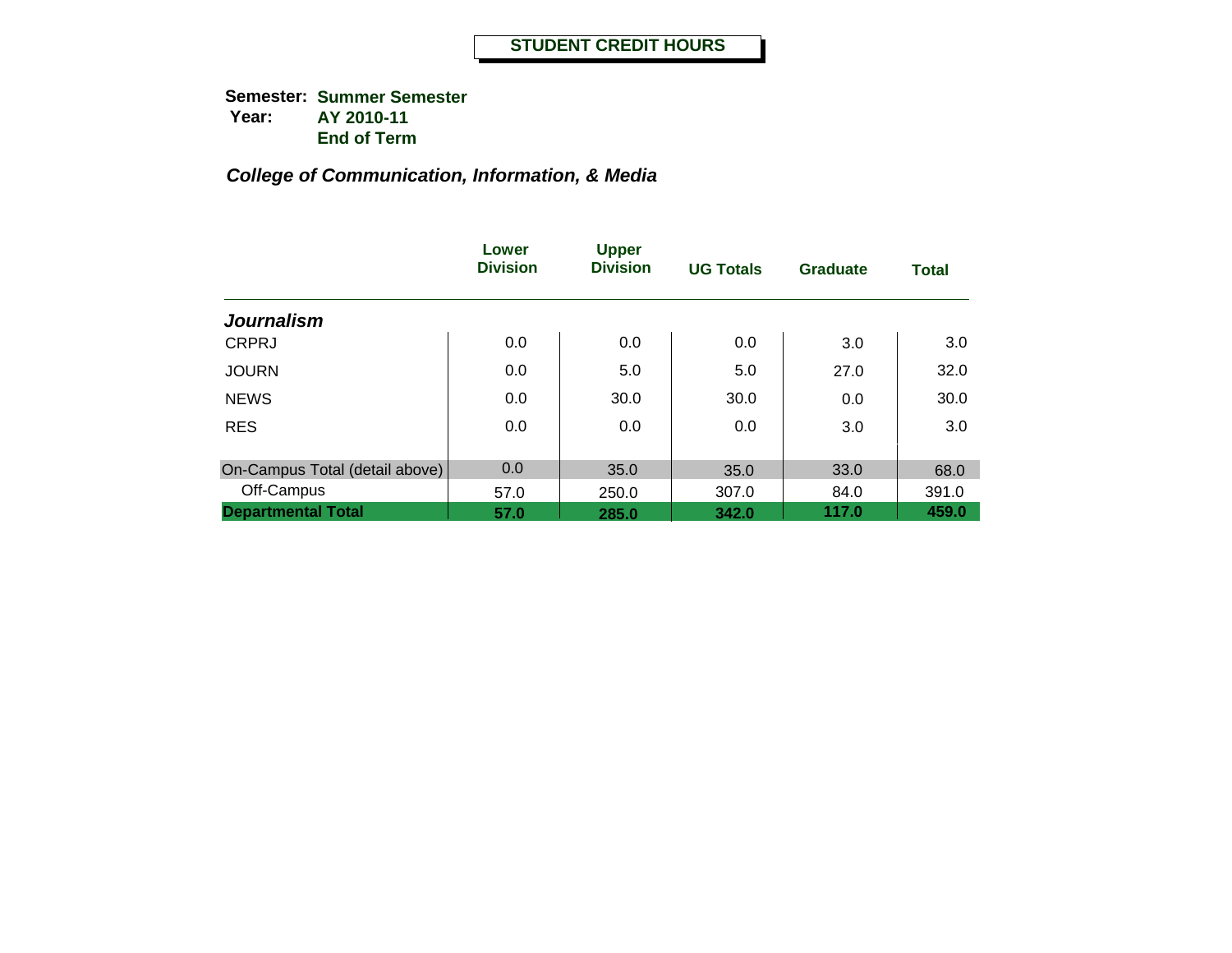|                                | Lower<br><b>Division</b> | <b>Upper</b><br><b>Division</b> | <b>UG Totals</b> | Graduate | Total |
|--------------------------------|--------------------------|---------------------------------|------------------|----------|-------|
| <b>Communication Studies</b>   |                          |                                 |                  |          |       |
| <b>COMM</b>                    | 0.0                      | 9.0                             | 9.0              | 18.0     | 27.0  |
| On-Campus Total (detail above) | 0.0                      | 9.0                             | 9.0              | 18.0     | 27.0  |
| Off-Campus                     | 0.0                      | 102.0                           | 102.0            | 9.0      | 111.0 |
| <b>Departmental Total</b>      | 0.0                      | 111.0                           | 111.0            | 27.0     | 138.0 |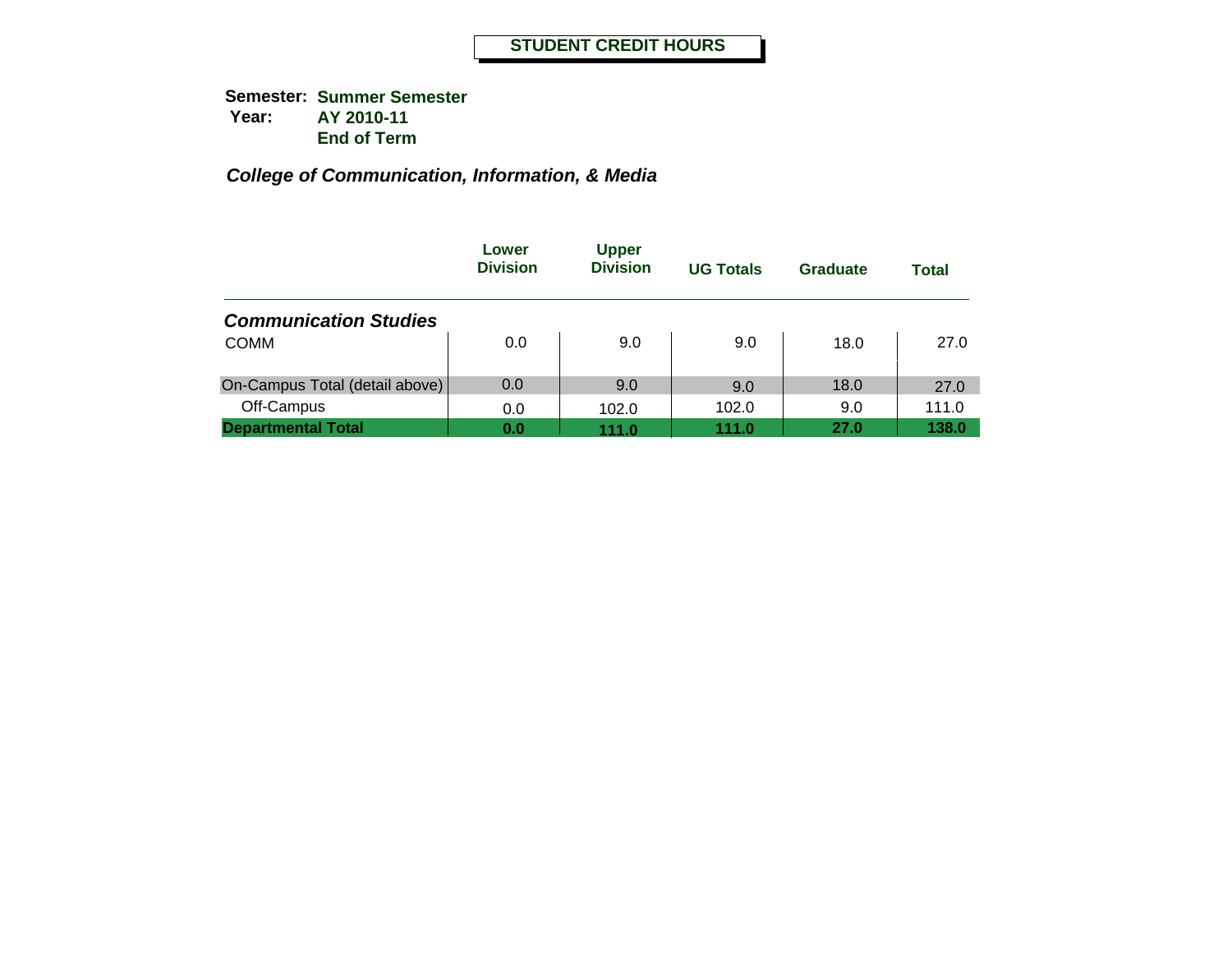**Semester: Summer Semester Year: AY 2010-11 End of Term**

|                                | Lower<br><b>Division</b> | <b>Upper</b><br><b>Division</b> | <b>UG Totals</b> | <b>Graduate</b> | <b>Total</b> |
|--------------------------------|--------------------------|---------------------------------|------------------|-----------------|--------------|
| <b>Telecommunications</b>      |                          |                                 |                  |                 |              |
| <b>ICOM</b>                    | 12.0                     | 0.0                             | 12.0             | 0.0             | 12.0         |
| <b>TCOM</b>                    | 0.0                      | 90.0                            | 90.0             | 9.0             | 99.0         |
| <b>THES</b>                    | 0.0                      | 0.0                             | 0.0              | 6.0             | 6.0          |
| On-Campus Total (detail above) | 12.0                     | 90.0                            | 102.0            | 15.0            | 117.0        |
| Off-Campus                     | 0.0                      | 154.0                           | 154.0            | 0.0             | 154.0        |
| <b>Departmental Total</b>      | 12.0                     | 244.0                           | 256.0            | 15.0            | 271.0        |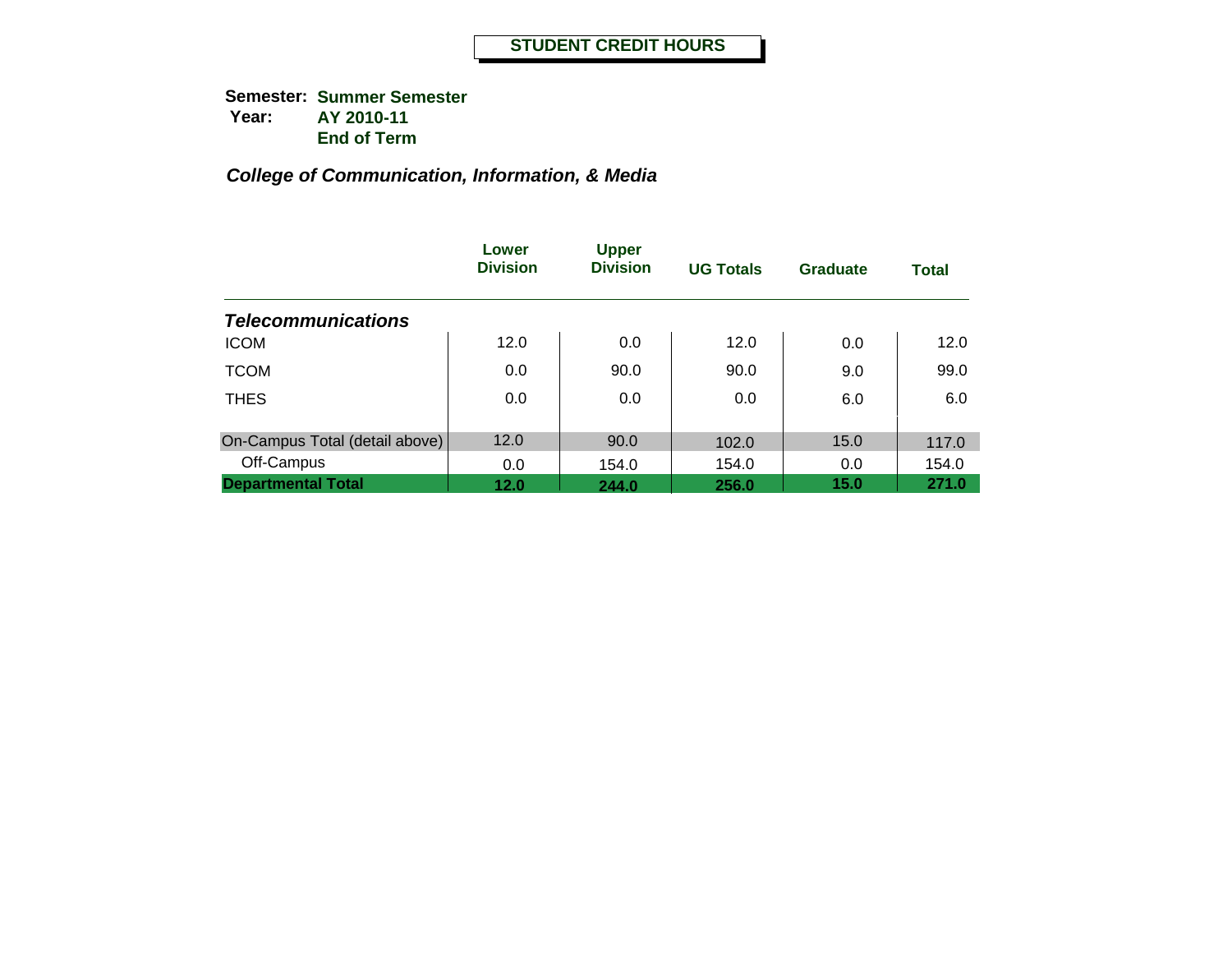**Semester: Summer Semester Year: AY 2010-11 End of Term**

*College of Fine Arts*

|                                | Lower<br><b>Division</b> | <b>Upper</b><br><b>Division</b> | <b>UG Totals</b> | <b>Graduate</b> | <b>Total</b> |
|--------------------------------|--------------------------|---------------------------------|------------------|-----------------|--------------|
| Art                            |                          |                                 |                  |                 |              |
| <b>ART</b>                     | 84.0                     | 3.0                             | 87.0             | 0.0             | 87.0         |
| <b>CRPRJ</b>                   | 0.0                      | 0.0                             | 0.0              | 36.0            | 36.0         |
| <b>MASTR</b>                   | 0.0                      | 0.0                             | 0.0              | 0.0             | 0.0          |
| On-Campus Total (detail above) | 84.0                     | 3.0                             | 87.0             | 36.0            | 123.0        |
| Off-Campus                     | 33.0                     | 9.0                             | 42.0             | 0.0             | 42.0         |
| <b>Departmental Total</b>      | 117.0                    | 12.0                            | 129.0            | 36.0            | 165.0        |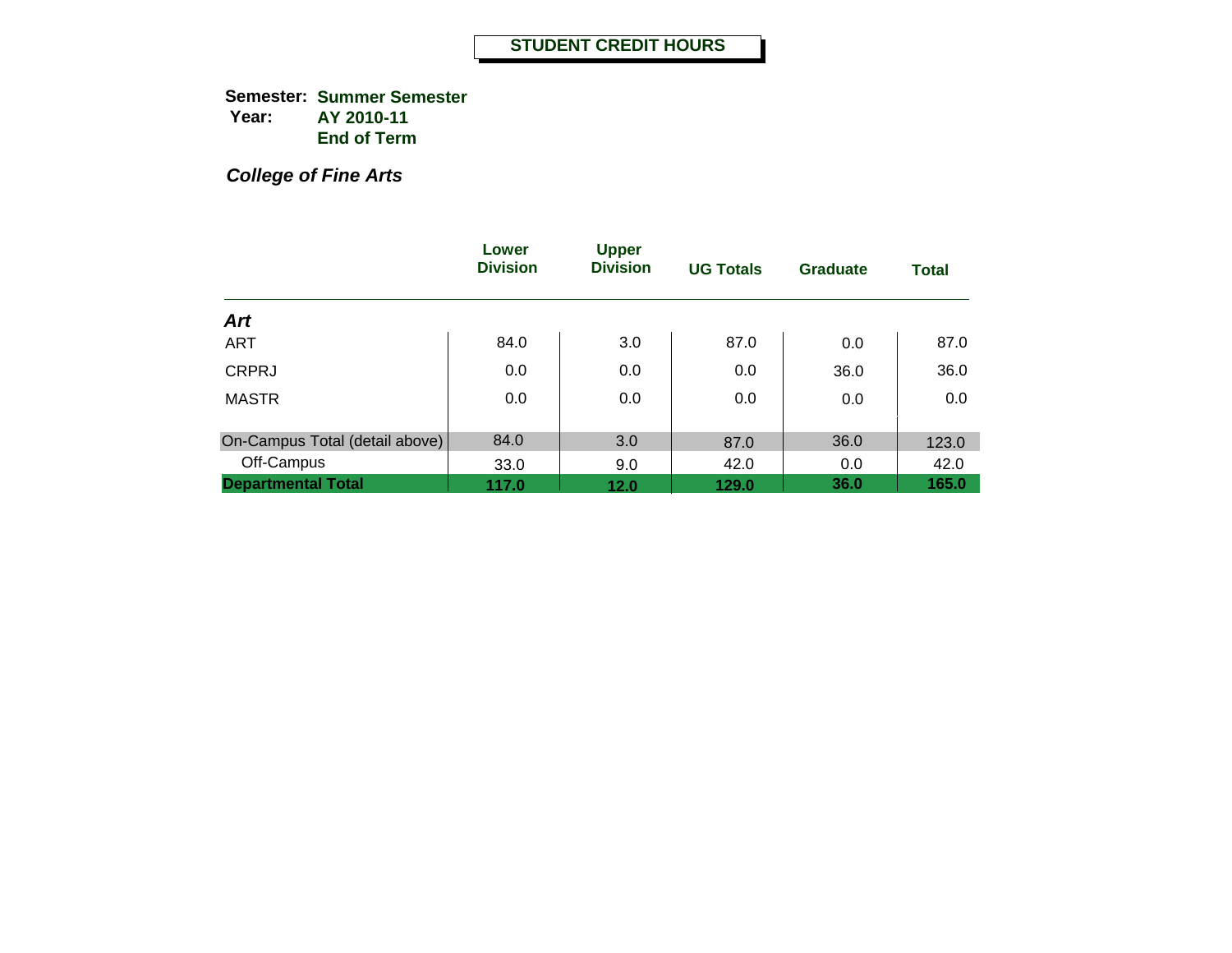**Semester: Summer Semester Year: AY 2010-11 End of Term**

*College of Fine Arts*

|                                | Lower<br><b>Division</b> | <b>Upper</b><br><b>Division</b> | <b>UG Totals</b> | Graduate | <b>Total</b> |
|--------------------------------|--------------------------|---------------------------------|------------------|----------|--------------|
| <b>Music</b>                   |                          |                                 |                  |          |              |
| <b>DISS</b>                    | 0.0                      | 0.0                             | 0.0              | 10.0     | 10.0         |
| <b>DOC</b>                     | 0.0                      | 0.0                             | 0.0              | 0.0      | 0.0          |
| <b>MASTR</b>                   | 0.0                      | 0.0                             | 0.0              | 0.0      | 0.0          |
| <b>MUHIS</b>                   | 0.0                      | 0.0                             | 0.0              | 36.0     | 36.0         |
| On-Campus Total (detail above) | 0.0                      | 0.0                             | 0.0              | 46.0     | 46.0         |
| Off-Campus                     | 0.0                      | 0.0                             | 0.0              | 110.0    | 110.0        |
| <b>Departmental Total</b>      | 0.0                      | 0.0                             | 0.0              | 156.0    | 156.0        |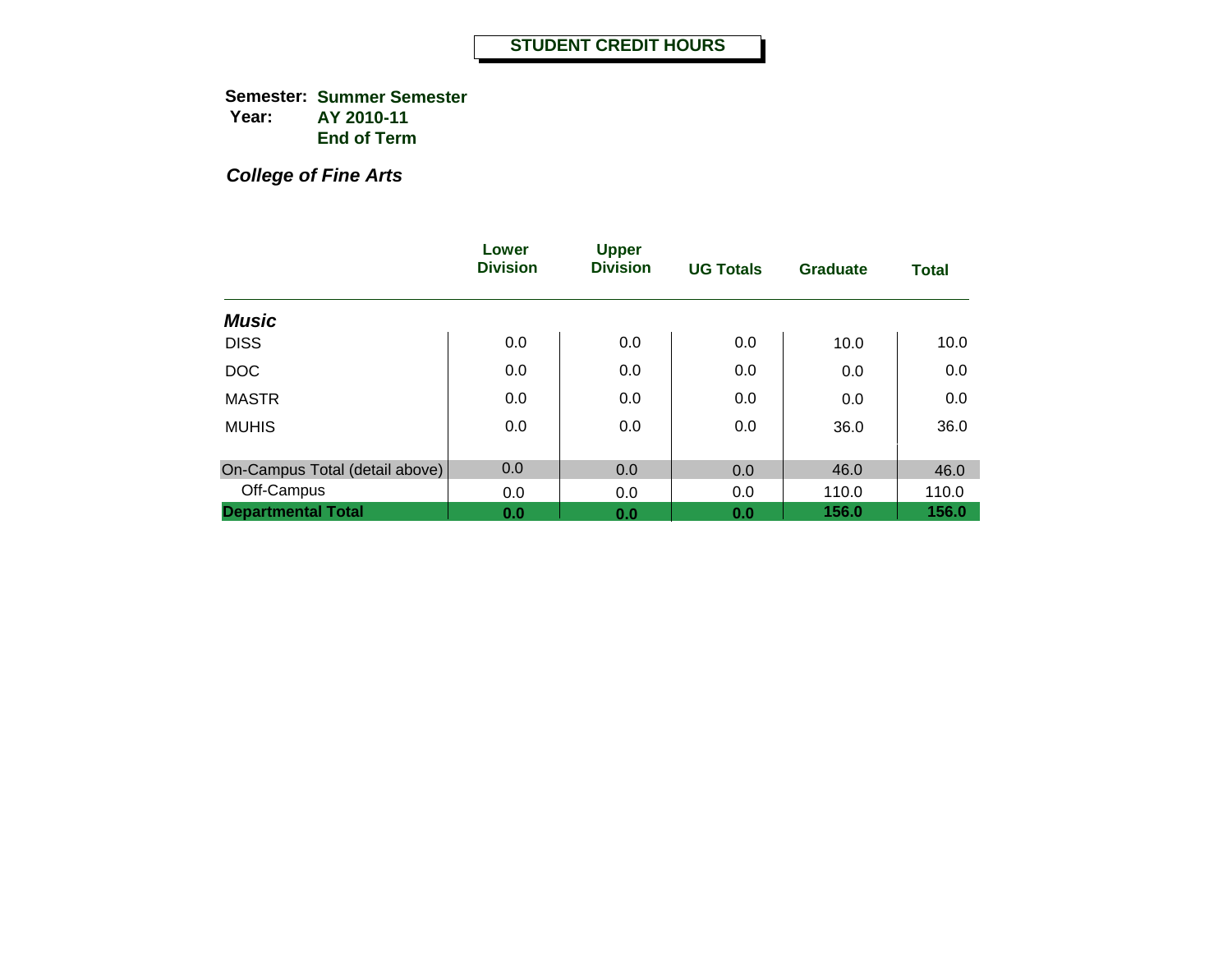**Semester: Summer Semester Year: AY 2010-11 End of Term**

*College of Fine Arts*

|                                | Lower<br><b>Division</b> | <b>Upper</b><br><b>Division</b> | <b>UG Totals</b> | <b>Graduate</b> | <b>Total</b> |
|--------------------------------|--------------------------|---------------------------------|------------------|-----------------|--------------|
| <b>Theatre &amp; Dance</b>     |                          |                                 |                  |                 |              |
| <b>THEAT</b>                   | 0.0                      | 12.0                            | 12.0             | 0.0             | 12.0         |
| On-Campus Total (detail above) | 0.0                      | 12.0                            | 12.0             | 0.0             | 12.0         |
| Off-Campus                     | 6.0                      | 3.0                             | 9.0              | 0.0             | 9.0          |
| <b>Departmental Total</b>      | 6.0                      | 15.0                            | 21.0             | 0.0             | 21.0         |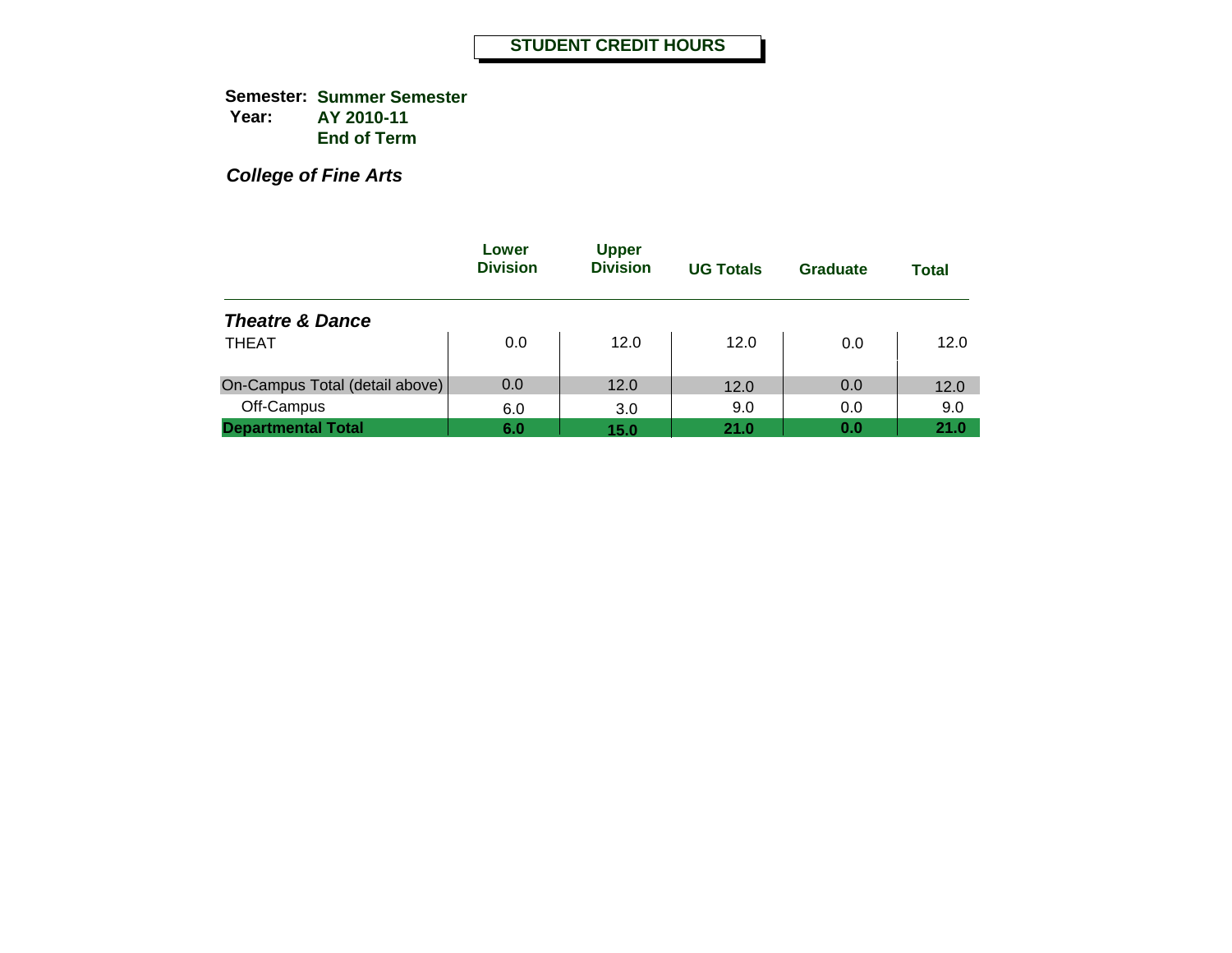|                                | Lower<br><b>Division</b> | <b>Upper</b><br><b>Division</b> | <b>UG Totals</b> | <b>Graduate</b> | <b>Total</b> |
|--------------------------------|--------------------------|---------------------------------|------------------|-----------------|--------------|
| Anthropology                   |                          |                                 |                  |                 |              |
| <b>ANTH</b>                    | 0.0                      | 6.0                             | 6.0              | 0.0             | 6.0          |
| <b>THES</b>                    | 0.0                      | 0.0                             | 0.0              | 6.0             | 6.0          |
| On-Campus Total (detail above) | 0.0                      | 6.0                             | 6.0              | 6.0             | 12.0         |
| Off-Campus                     | 51.0                     | 144.0                           | 195.0            | 33.0            | 228.0        |
| <b>Departmental Total</b>      | 51.0                     | 150.0                           | 201.0            | 39.0            | 240.0        |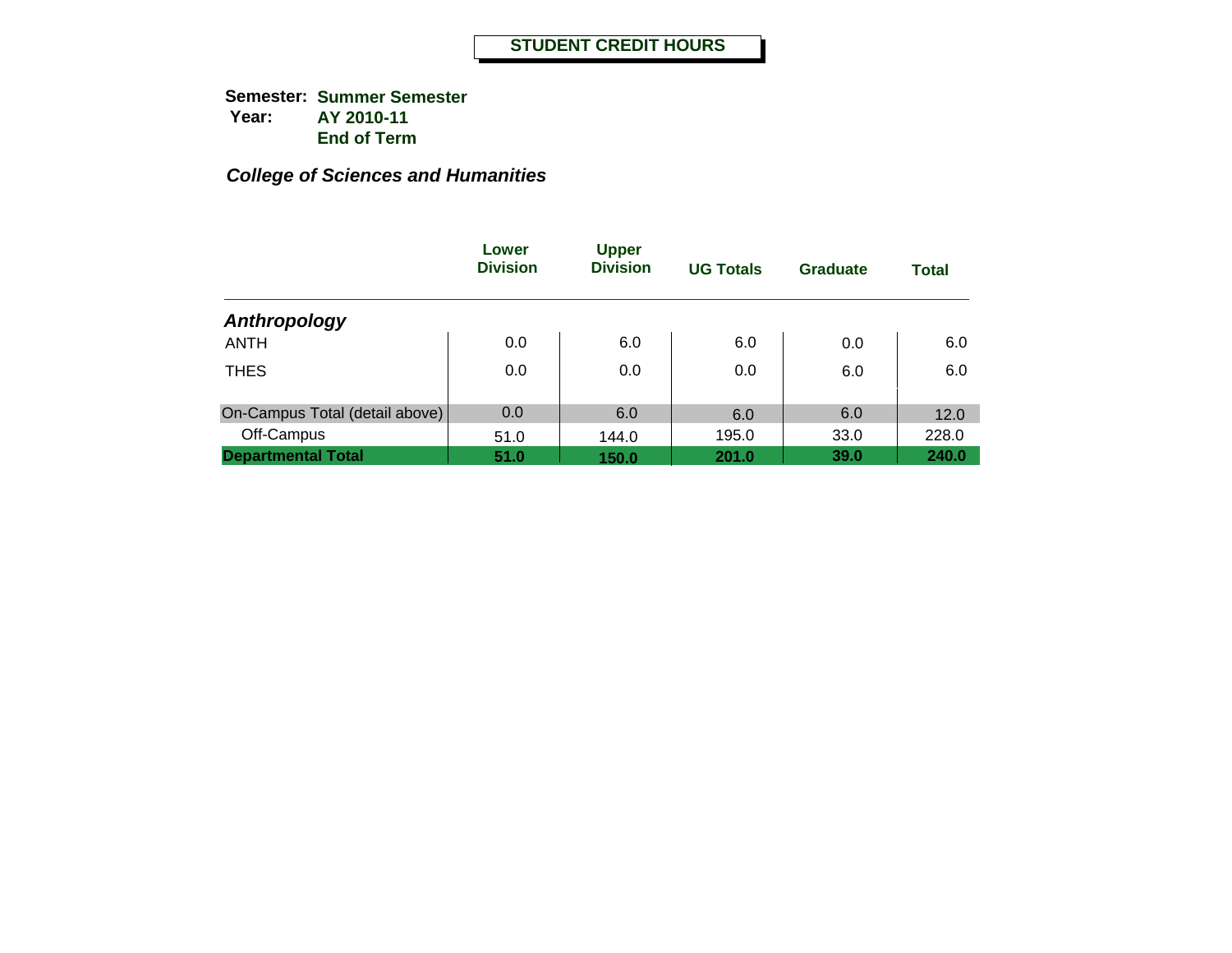|                                | Lower<br><b>Division</b> | <b>Upper</b><br><b>Division</b> | <b>UG Totals</b> | <b>Graduate</b> | <b>Total</b> |
|--------------------------------|--------------------------|---------------------------------|------------------|-----------------|--------------|
| <b>Biology</b>                 |                          |                                 |                  |                 |              |
| <b>BIO</b>                     | 70.0                     | 6.0                             | 76.0             | 3.0             | 79.0         |
| <b>CRPRJ</b>                   | 0.0                      | 0.0                             | 0.0              | 6.0             | 6.0          |
| <b>DISS</b>                    | 0.0                      | 0.0                             | 0.0              | 5.0             | 5.0          |
| <b>MASTR</b>                   | 0.0                      | 0.0                             | 0.0              | 0.0             | 0.0          |
| <b>RES</b>                     | 0.0                      | 0.0                             | 0.0              | 3.0             | 3.0          |
| On-Campus Total (detail above) | 70.0                     | 6.0                             | 76.0             | 17.0            | 93.0         |
| Off-Campus                     | 25.0                     | 39.0                            | 64.0             | 6.0             | 70.0         |
| <b>Departmental Total</b>      | 95.0                     | 45.0                            | 140.0            | 23.0            | 163.0        |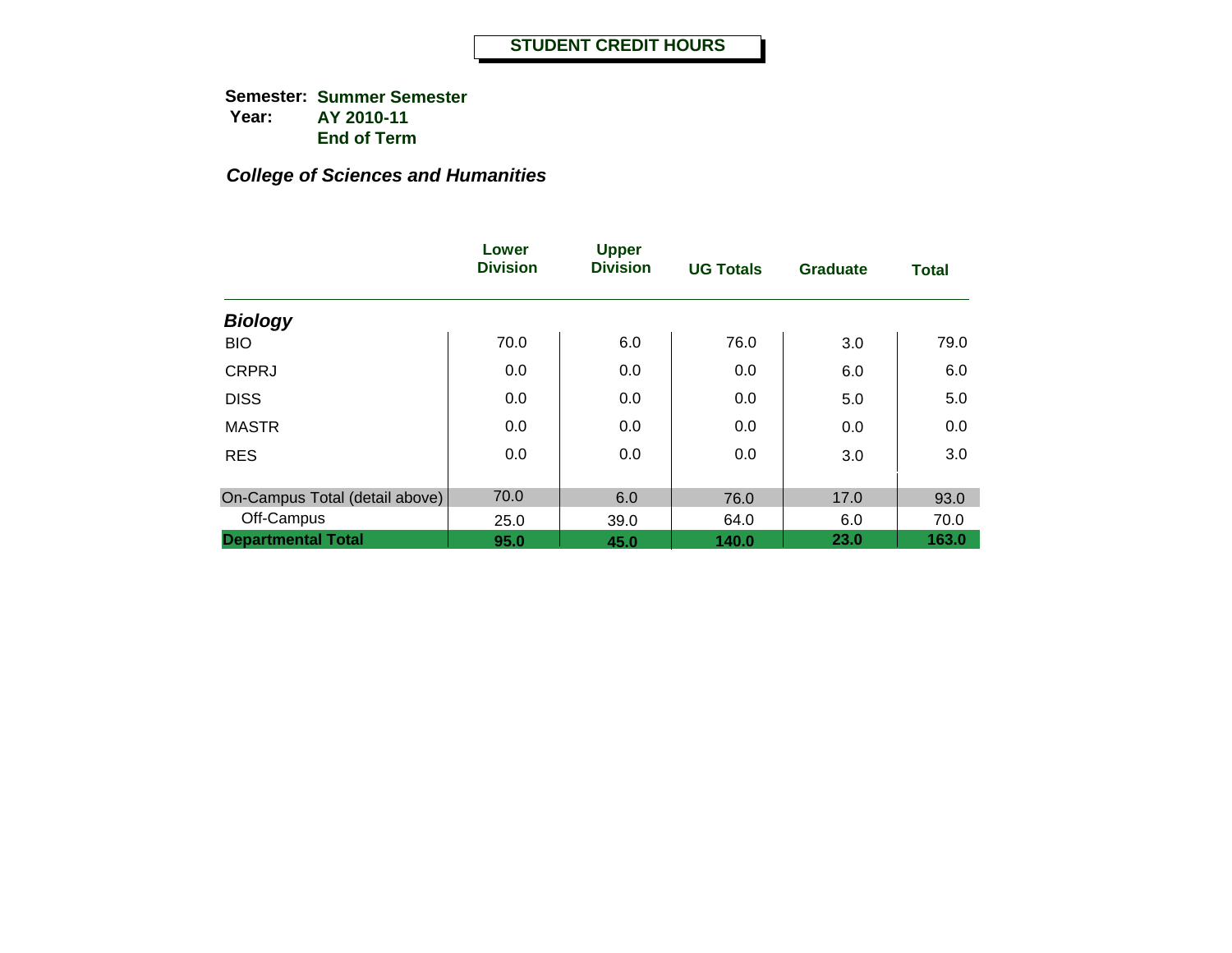|                                | Lower<br><b>Division</b> | <b>Upper</b><br><b>Division</b> | <b>UG Totals</b> | Graduate | <b>Total</b> |
|--------------------------------|--------------------------|---------------------------------|------------------|----------|--------------|
| <b>Chemistry</b>               |                          |                                 |                  |          |              |
| <b>CHEM</b>                    | 110.0                    | 0.0                             | 110.0            | 0.0      | 110.0        |
| On-Campus Total (detail above) | 110.0                    | 0.0                             | 110.0            | 0.0      | 110.0        |
| Off-Campus                     | 85.0                     | 0.0                             | 85.0             | 0.0      | 85.0         |
| <b>Departmental Total</b>      | 195.0                    | 0.0                             | 195.0            | 0.0      | 195.0        |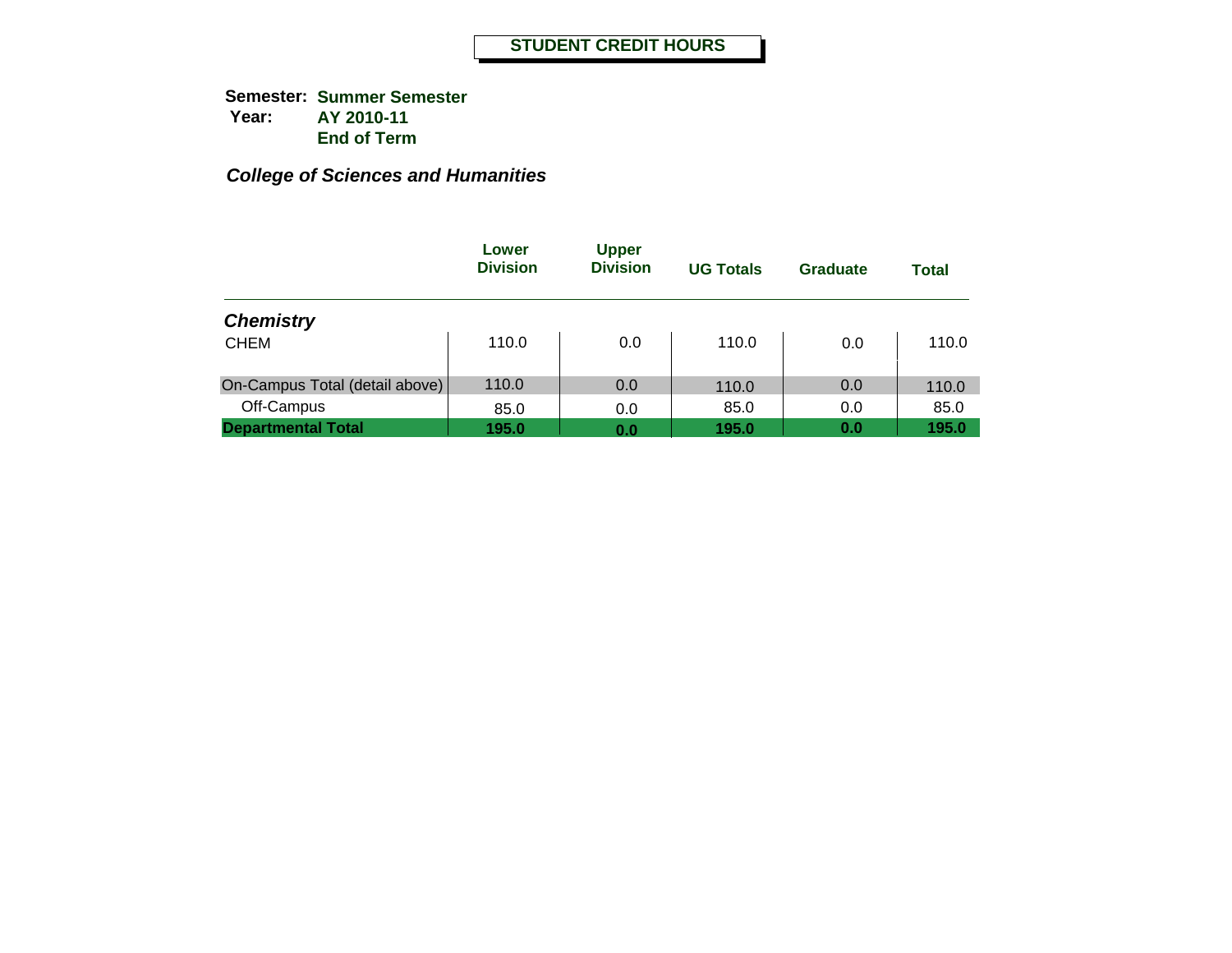|                                           | Lower<br><b>Division</b> | <b>Upper</b><br><b>Division</b> | <b>UG Totals</b> | Graduate | <b>Total</b> |
|-------------------------------------------|--------------------------|---------------------------------|------------------|----------|--------------|
| <b>Criminal Justice &amp; Criminology</b> |                          |                                 |                  |          |              |
| <b>CJC</b>                                | 48.0                     | 657.0                           | 705.0            | 12.0     | 717.0        |
| On-Campus Total (detail above)            | 48.0                     | 657.0                           | 705.0            | 12.0     | 717.0        |
| Off-Campus                                | 0.0                      | 0.0                             | 0.0              | 0.0      | 0.0          |
| <b>Departmental Total</b>                 | 48.0                     | 657.0                           | 705.0            | 12.0     | 717.0        |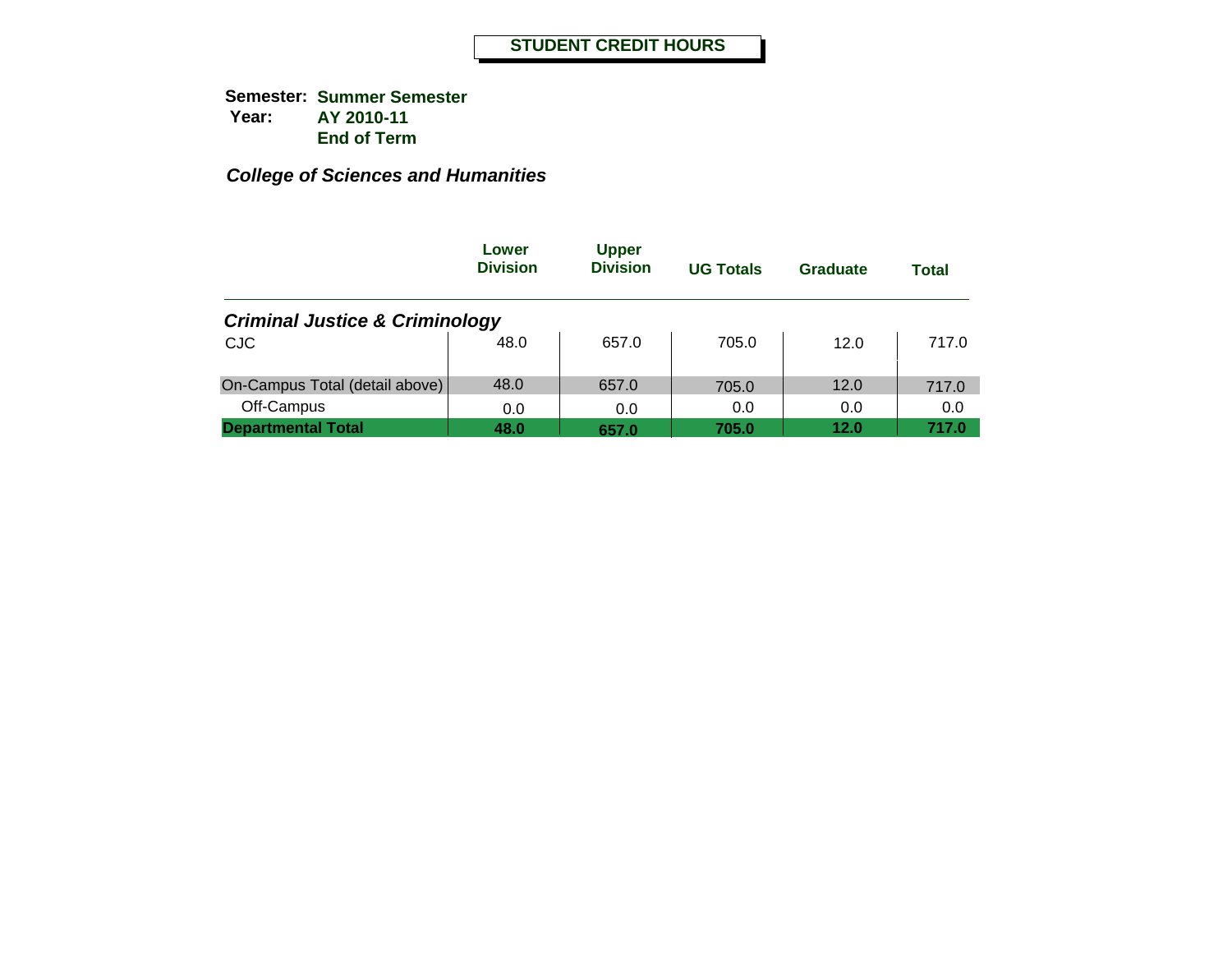|                                | Lower<br><b>Division</b> | <b>Upper</b><br><b>Division</b> | <b>UG Totals</b> | <b>Graduate</b> | <b>Total</b> |
|--------------------------------|--------------------------|---------------------------------|------------------|-----------------|--------------|
| <b>Computer Science</b>        |                          |                                 |                  |                 |              |
| <b>CS</b>                      | 0.0                      | 13.0                            | 13.0             | 93.0            | 106.0        |
| <b>THES</b>                    | 0.0                      | 0.0                             | 0.0              | 3.0             | 3.0          |
| On-Campus Total (detail above) | 0.0                      | 13.0                            | 13.0             | 96.0            | 109.0        |
| Off-Campus                     | 0.0                      | 0.0                             | 0.0              | 3.0             | 3.0          |
| <b>Departmental Total</b>      | 0.0                      | 13.0                            | 13.0             | 99.0            | 112.0        |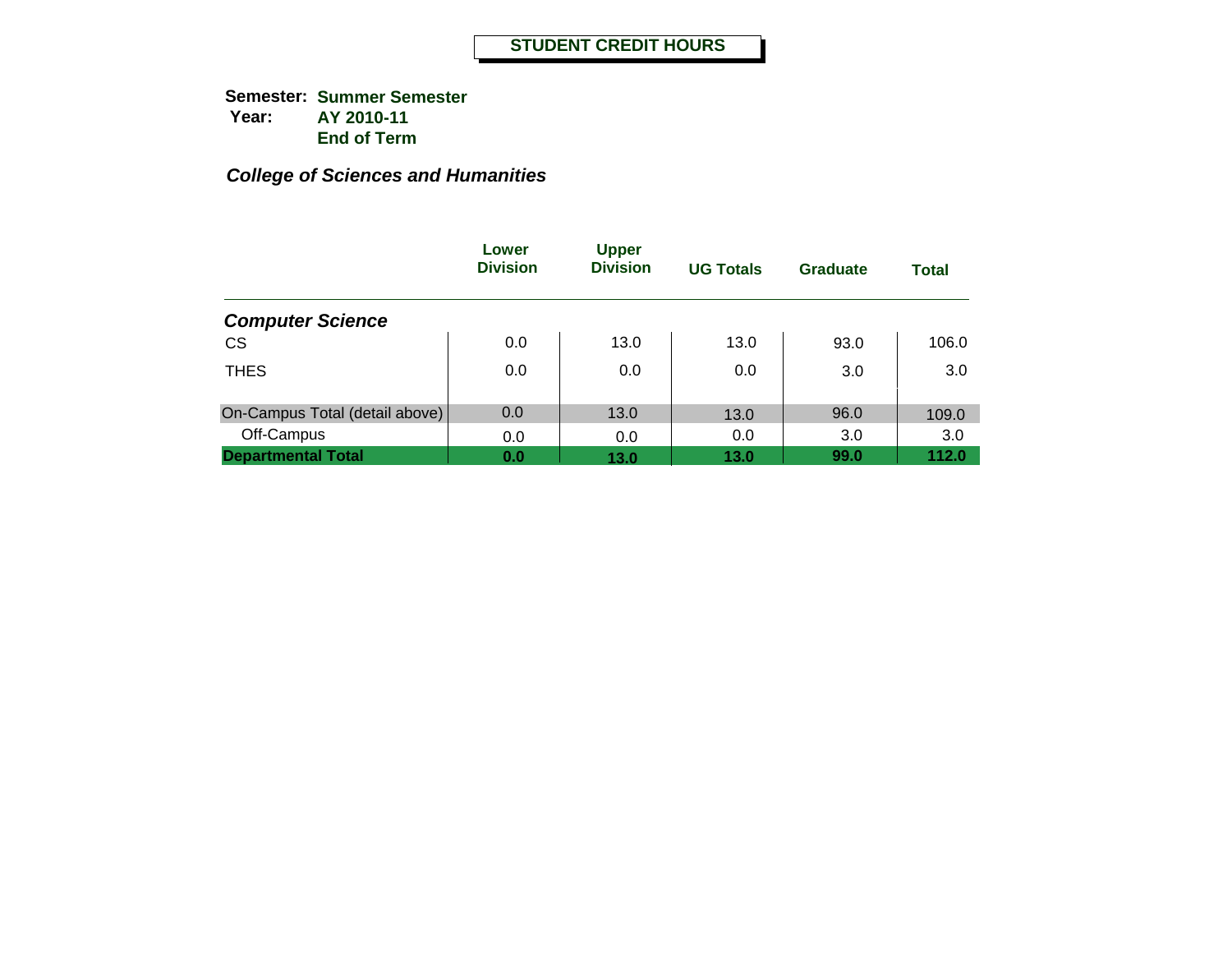|                                | Lower<br><b>Division</b> | <b>Upper</b><br><b>Division</b> | <b>UG Totals</b> | <b>Graduate</b> | <b>Total</b> |
|--------------------------------|--------------------------|---------------------------------|------------------|-----------------|--------------|
| <b>English</b>                 |                          |                                 |                  |                 |              |
| <b>DISS</b>                    | 0.0                      | 0.0                             | 0.0              | 8.0             | 8.0          |
| <b>DOC</b>                     | 0.0                      | 0.0                             | 0.0              | 0.0             | 0.0          |
| <b>ENEFL</b>                   | 15.0                     | 0.0                             | 15.0             | 0.0             | 15.0         |
| <b>ENG</b>                     | 321.0                    | 21.0                            | 342.0            | 0.0             | 342.0        |
| <b>ENIEI</b>                   | 9.0                      | 0.0                             | 9.0              | 0.0             | 9.0          |
| IEI                            | 798.0                    | 0.0                             | 798.0            | 0.0             | 798.0        |
| <b>MASTR</b>                   | 0.0                      | 0.0                             | 0.0              | 0.0             | 0.0          |
| On-Campus Total (detail above) | 1143.0                   | 21.0                            | 1164.0           | 8.0             | 1172.0       |
| Off-Campus                     | 3.0                      | 178.0                           | 181.0            | 3.0             | 184.0        |
| <b>Departmental Total</b>      | 1146.0                   | 199.0                           | 1345.0           | 11.0            | 1356.0       |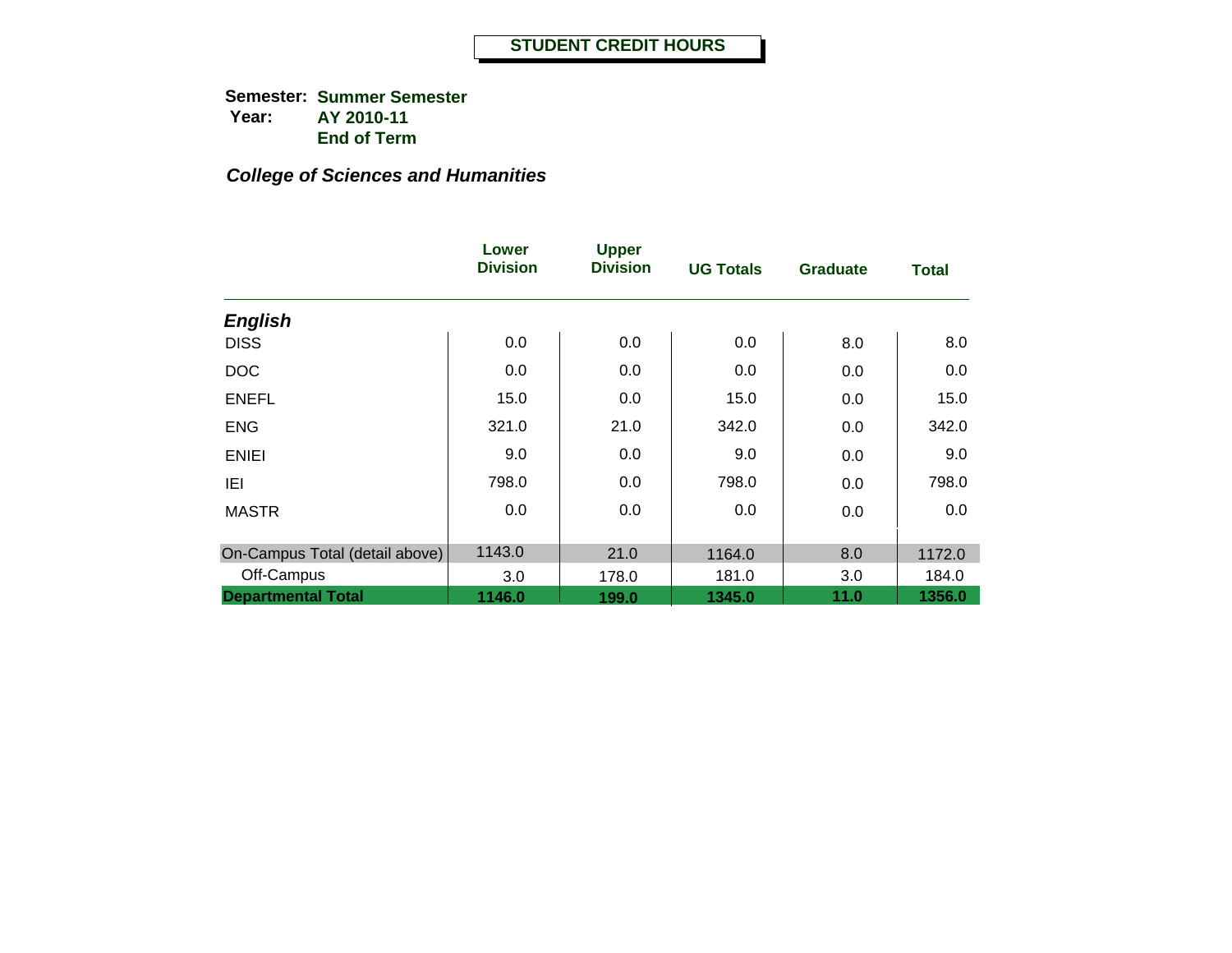|                                        | Lower<br><b>Division</b> | <b>Upper</b><br><b>Division</b> | <b>UG Totals</b> | <b>Graduate</b> | <b>Total</b> |
|----------------------------------------|--------------------------|---------------------------------|------------------|-----------------|--------------|
| <b>Modern Languages &amp; Classics</b> |                          |                                 |                  |                 |              |
| FL                                     | 0.0                      | 0.0                             | 0.0              | 3.0             | 3.0          |
| <b>GER</b>                             | 64.0                     | 3.0                             | 67.0             | 0.0             | 67.0         |
| On-Campus Total (detail above)         | 64.0                     | 3.0                             | 67.0             | 3.0             | 70.0         |
| Off-Campus                             | 0.0                      | 3.0                             | 3.0              | 0.0             | 3.0          |
| <b>Departmental Total</b>              | 64.0                     | 6.0                             | 70.0             | 3.0             | 73.0         |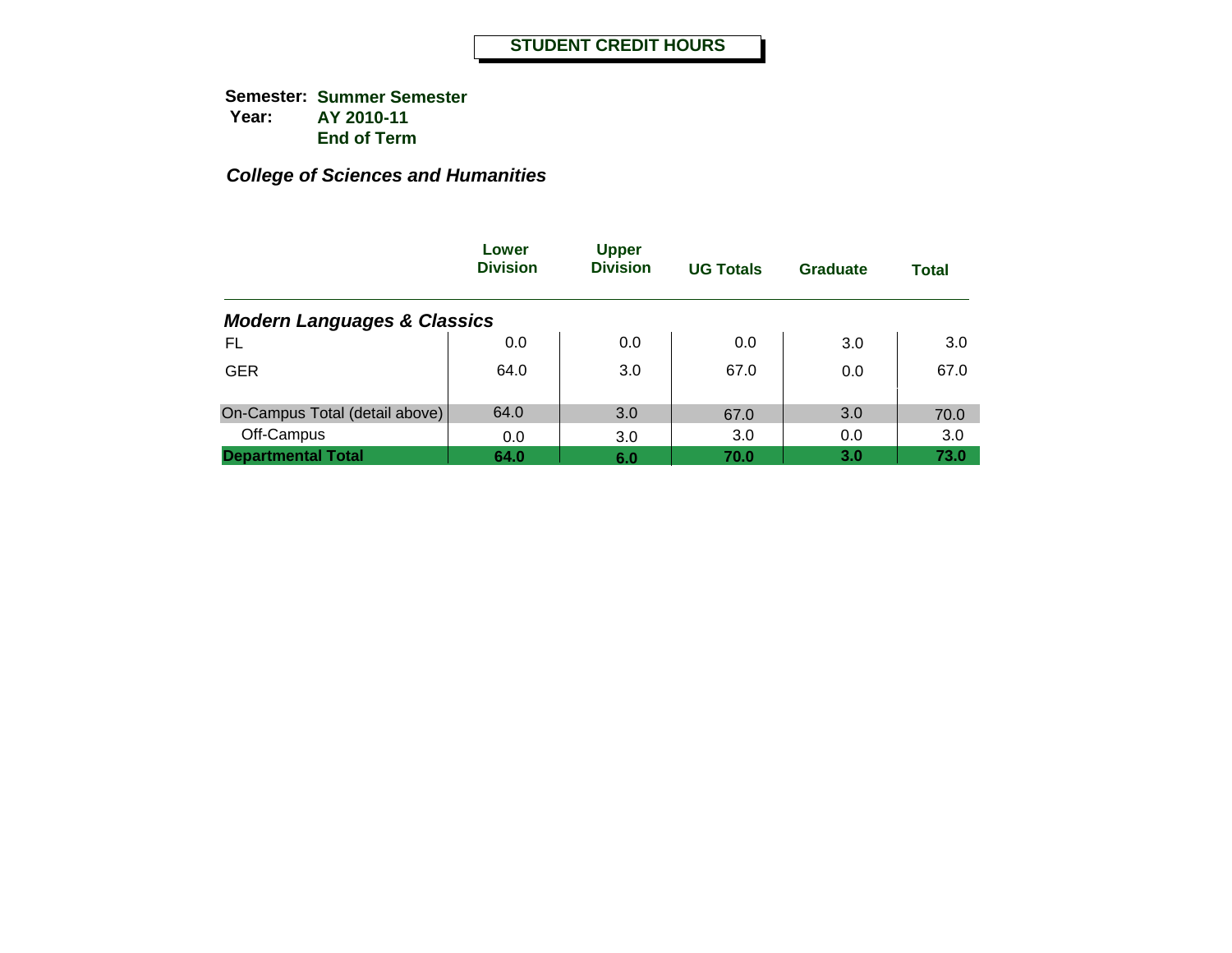|                                | Lower<br><b>Division</b> | <b>Upper</b><br><b>Division</b> | <b>UG Totals</b> | Graduate | <b>Total</b> |
|--------------------------------|--------------------------|---------------------------------|------------------|----------|--------------|
| Geography                      |                          |                                 |                  |          |              |
| <b>GEOG</b>                    | 0.0                      | 6.0                             | 6.0              | 6.0      | 12.0         |
| On-Campus Total (detail above) | 0.0                      | 6.0                             | 6.0              | 6.0      | 12.0         |
| Off-Campus                     | 0.0                      | 0.0                             | 0.0              | 0.0      | 0.0          |
| <b>Departmental Total</b>      | 0.0                      | 6.0                             | 6.0              | 6.0      | 12.0         |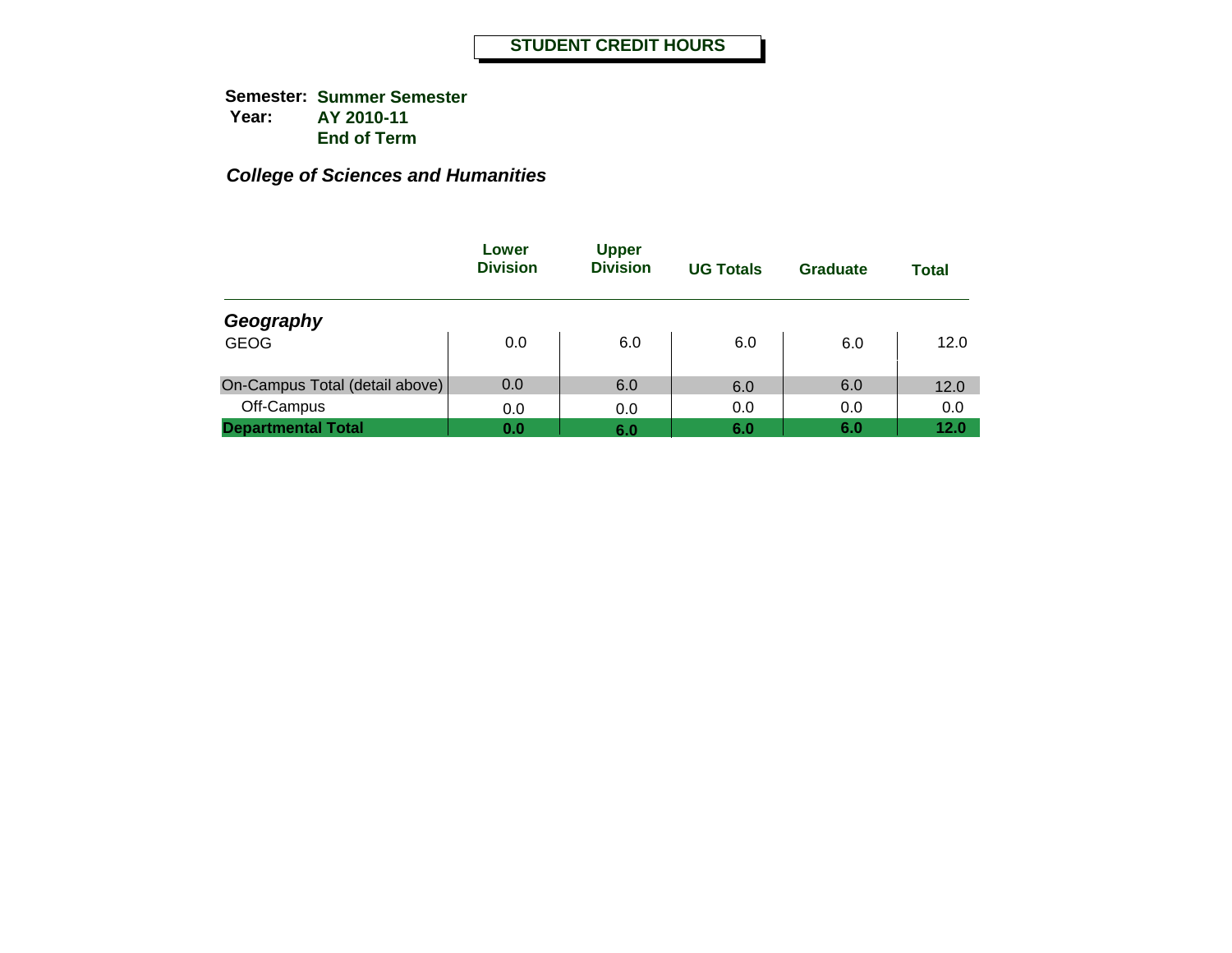|                                | Lower<br><b>Division</b> | <b>Upper</b><br><b>Division</b> | <b>UG Totals</b> | <b>Graduate</b> | <b>Total</b> |
|--------------------------------|--------------------------|---------------------------------|------------------|-----------------|--------------|
| Geology                        |                          |                                 |                  |                 |              |
| <b>MASTR</b>                   | 0.0                      | 0.0                             | 0.0              | 0.0             | 0.0          |
| <b>THES</b>                    | 0.0                      | 0.0                             | 0.0              | 6.0             | 6.0          |
| On-Campus Total (detail above) | 0.0                      | 0.0                             | 0.0              | 6.0             | 6.0          |
| Off-Campus                     | 0.0                      | 192.0                           | 192.0            | 6.0             | 198.0        |
| <b>Departmental Total</b>      | 0.0                      | 192.0                           | 192.0            | 12.0            | 204.0        |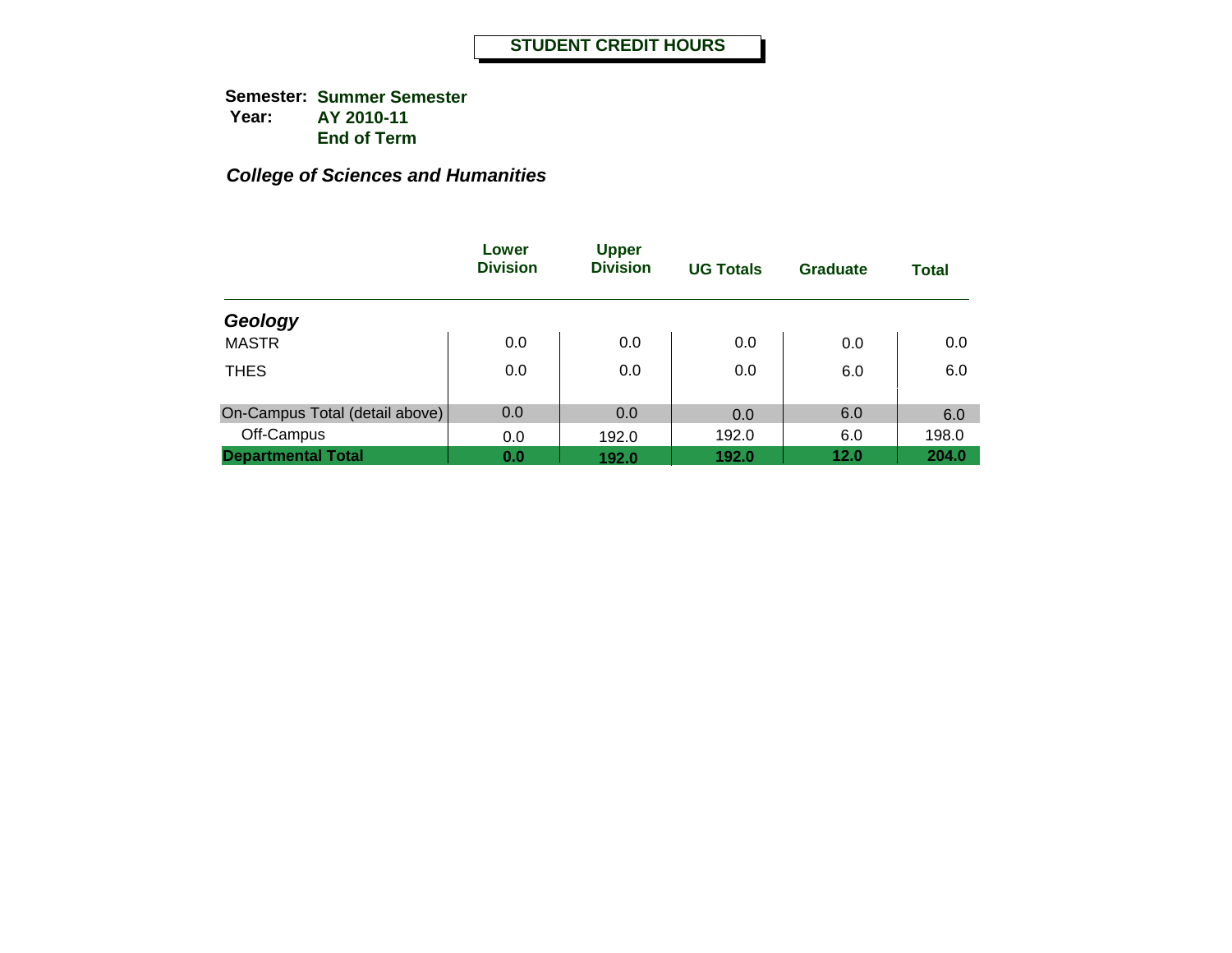|                                | Lower<br><b>Division</b> | <b>Upper</b><br><b>Division</b> | <b>UG Totals</b> | <b>Graduate</b> | <b>Total</b> |
|--------------------------------|--------------------------|---------------------------------|------------------|-----------------|--------------|
| <b>History</b>                 |                          |                                 |                  |                 |              |
| <b>HIST</b>                    | 0.0                      | 9.0                             | 9.0              | 6.0             | 15.0         |
| <b>MASTR</b>                   | 0.0                      | 0.0                             | 0.0              | 0.0             | 0.0          |
| SS                             | 0.0                      | 0.0                             | 0.0              | 3.0             | 3.0          |
|                                | 0.0                      |                                 |                  |                 |              |
| On-Campus Total (detail above) |                          | 9.0                             | 9.0              | 9.0             | 18.0         |
| Off-Campus                     | 3.0                      | 60.0                            | 63.0             | 0.0             | 63.0         |
| <b>Departmental Total</b>      | 3.0                      | 69.0                            | 72.0             | 9.0             | 81.0         |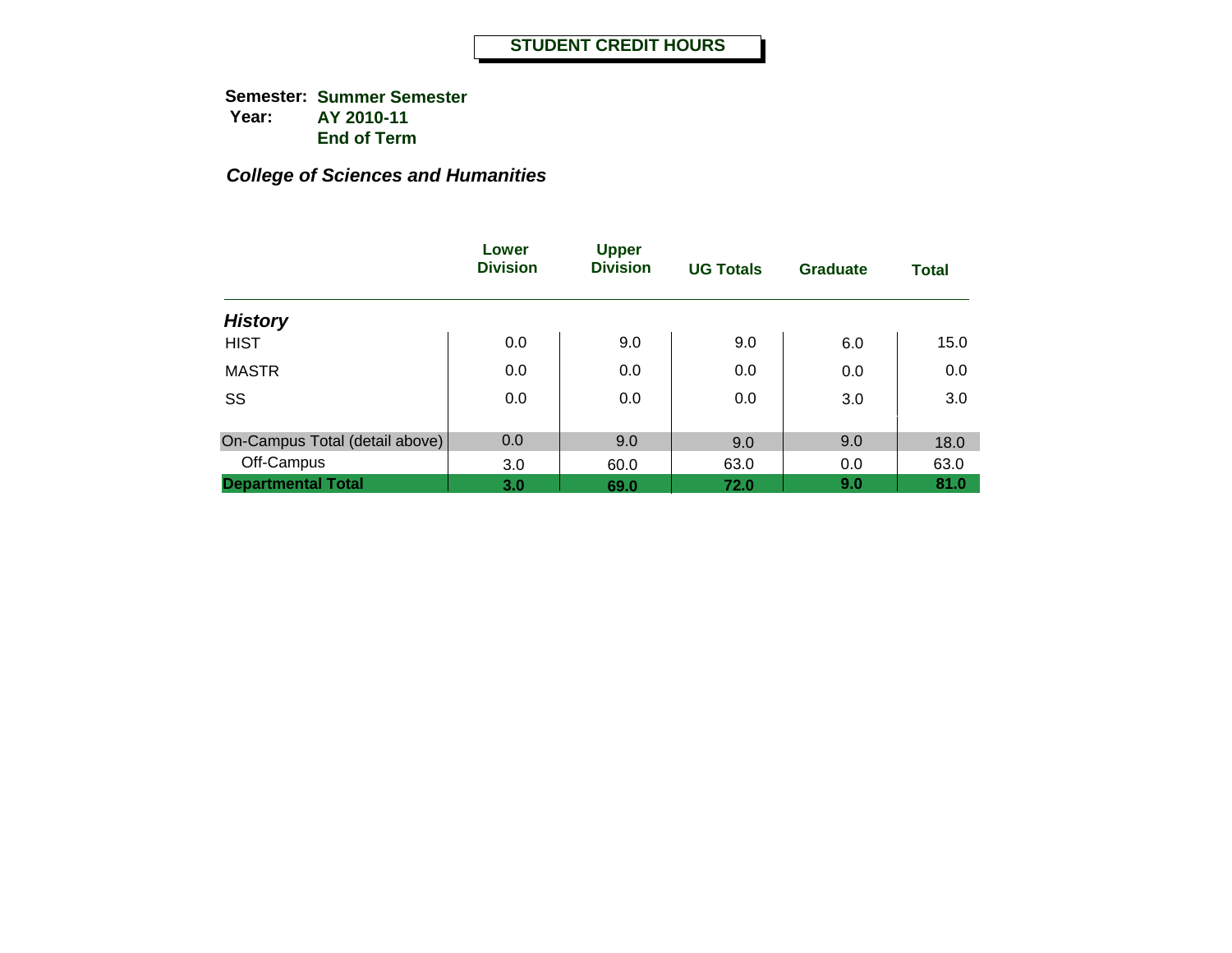|                                | Lower<br><b>Division</b> | <b>Upper</b><br><b>Division</b> | <b>UG Totals</b> | Graduate | Total |
|--------------------------------|--------------------------|---------------------------------|------------------|----------|-------|
| <b>Mathematical Sciences</b>   |                          |                                 |                  |          |       |
| <b>MATHS</b>                   | 168.0                    | 0.0                             | 168.0            | 21.0     | 189.0 |
| On-Campus Total (detail above) | 168.0                    | 0.0                             | 168.0            | 21.0     | 189.0 |
| Off-Campus                     | 3.0                      | 0.0                             | 3.0              | 45.0     | 48.0  |
| <b>Departmental Total</b>      | 171.0                    | 0.0                             | 171.0            | 66.0     | 237.0 |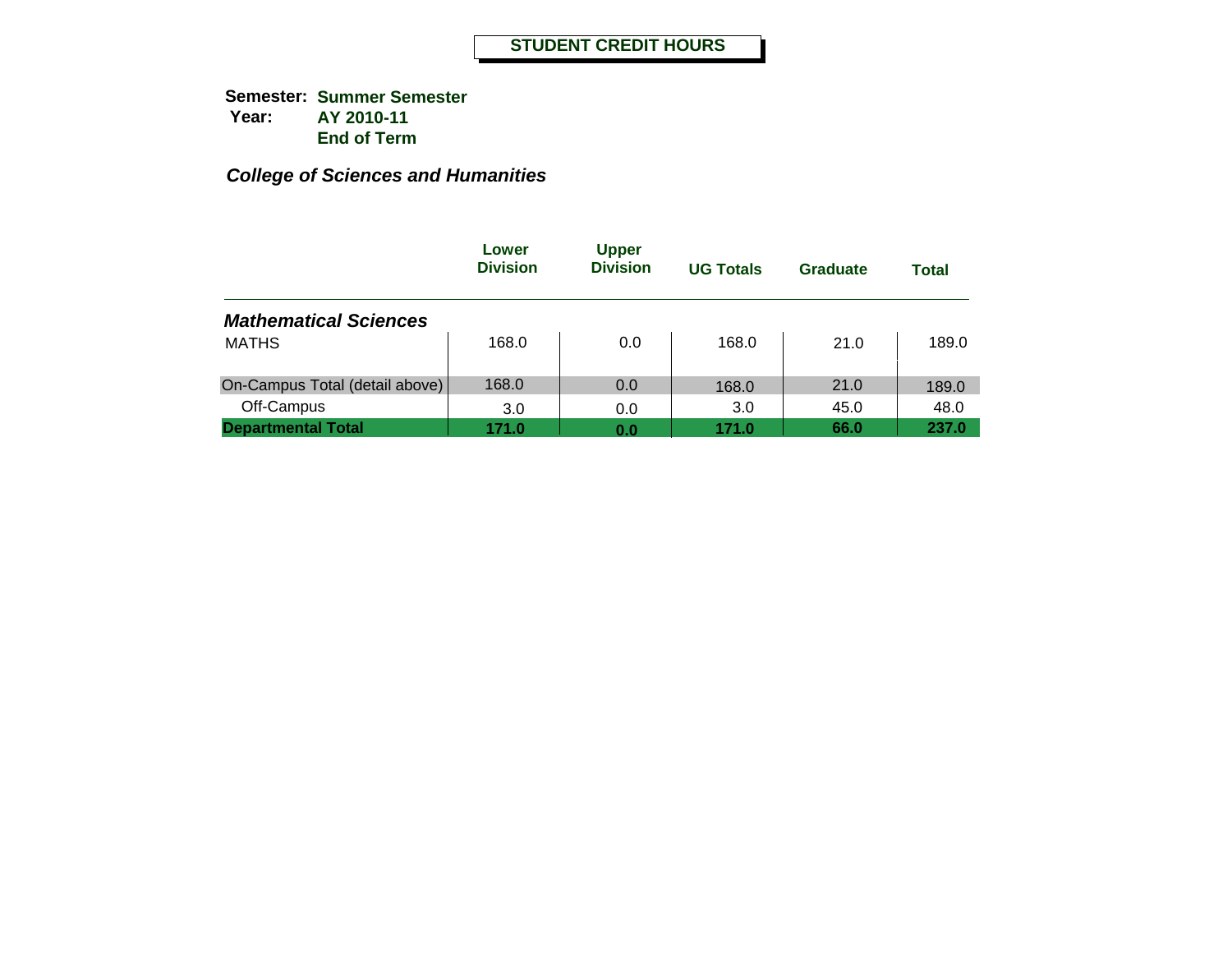|                                | Lower<br><b>Division</b> | <b>Upper</b><br><b>Division</b> | <b>UG Totals</b> | <b>Graduate</b> | <b>Total</b> |
|--------------------------------|--------------------------|---------------------------------|------------------|-----------------|--------------|
| <b>Natural Resources</b>       |                          |                                 |                  |                 |              |
| ID                             | 0.0                      | 0.0                             | 0.0              | 3.0             | 3.0          |
| <b>NREM</b>                    | 0.0                      | 34.0                            | 34.0             | 15.0            | 49.0         |
| <b>THES</b>                    | 0.0                      | 0.0                             | 0.0              | 9.0             | 9.0          |
| On-Campus Total (detail above) | 0.0                      | 34.0                            | 34.0             | 27.0            | 61.0         |
| Off-Campus                     | 0.0                      | 114.0                           | 114.0            | 24.0            | 138.0        |
| <b>Departmental Total</b>      | 0.0                      | 148.0                           | 148.0            | 51.0            | 199.0        |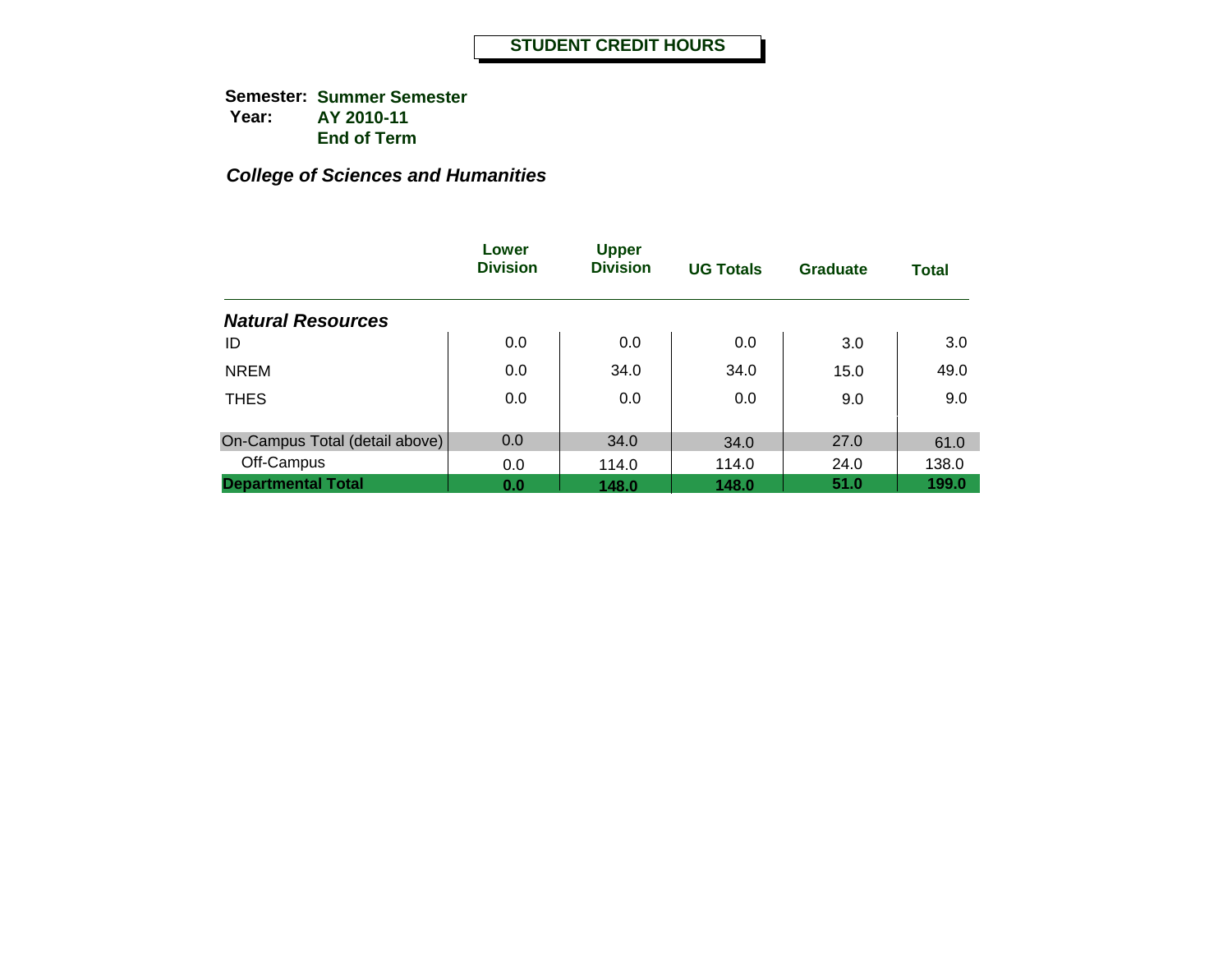|                                        | Lower<br><b>Division</b> | <b>Upper</b><br><b>Division</b> | <b>UG Totals</b> | <b>Graduate</b> | <b>Total</b> |
|----------------------------------------|--------------------------|---------------------------------|------------------|-----------------|--------------|
| <b>Physiology &amp; Health Science</b> |                          |                                 |                  |                 |              |
| <b>HSC</b>                             | 0.0                      | 141.0                           | 141.0            | 0.0             | 141.0        |
| <b>MASTR</b>                           | 0.0                      | 0.0                             | 0.0              | 0.0             | 0.0          |
| <b>PHYSL</b>                           | 50.0                     | 0.0                             | 50.0             | 3.0             | 53.0         |
| <b>THES</b>                            | 0.0                      | 0.0                             | 0.0              | 12.0            | 12.0         |
| On-Campus Total (detail above)         | 50.0                     | 141.0                           | 191.0            | 15.0            | 206.0        |
| Off-Campus                             | 255.0                    | 58.0                            | 313.0            | 54.0            | 367.0        |
| <b>Departmental Total</b>              | 305.0                    | 199.0                           | 504.0            | 69.0            | 573.0        |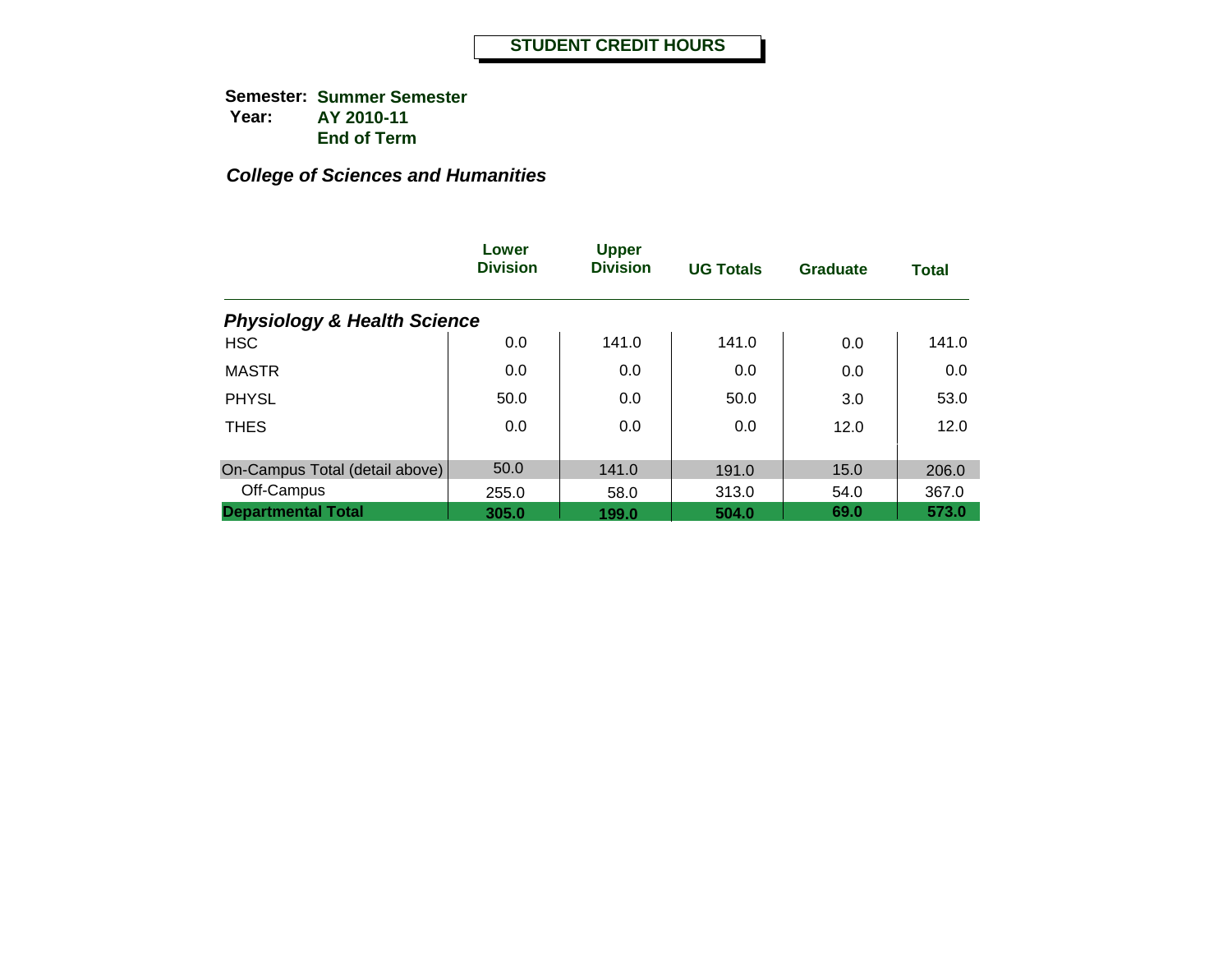|                                | Lower<br><b>Division</b> | <b>Upper</b><br><b>Division</b> | <b>UG Totals</b> | Graduate | Total |
|--------------------------------|--------------------------|---------------------------------|------------------|----------|-------|
| <b>Political Science</b>       |                          |                                 |                  |          |       |
| <b>POLS</b>                    | 0.0                      | 45.0                            | 45.0             | 15.0     | 60.0  |
| On-Campus Total (detail above) | 0.0                      | 45.0                            | 45.0             | 15.0     | 60.0  |
| Off-Campus                     | 3.0                      | 54.0                            | 57.0             | 3.0      | 60.0  |
| <b>Departmental Total</b>      | 3.0                      | 99.0                            | 102.0            | 18.0     | 120.0 |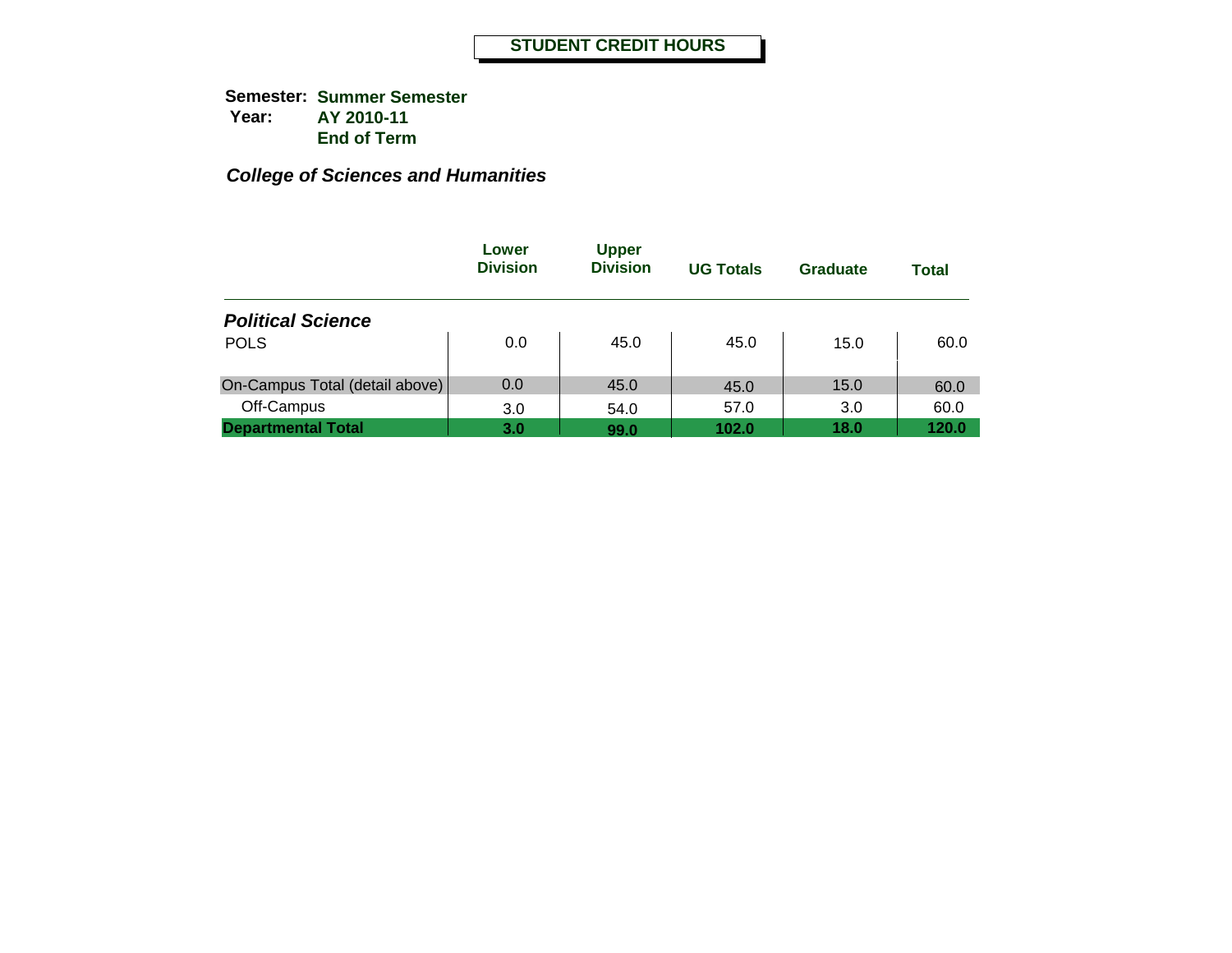|                                | Lower<br><b>Division</b> | <b>Upper</b><br><b>Division</b> | <b>UG Totals</b> | Graduate | <b>Total</b> |
|--------------------------------|--------------------------|---------------------------------|------------------|----------|--------------|
| <b>Psychological Science</b>   |                          |                                 |                  |          |              |
| <b>PSYSC</b>                   | 0.0                      | 66.0                            | 66.0             | 9.0      | 75.0         |
| On-Campus Total (detail above) | 0.0                      | 66.0                            | 66.0             | 9.0      | 75.0         |
| Off-Campus                     | 3.0                      | 0.0                             | 3.0              | 0.0      | 3.0          |
| <b>Departmental Total</b>      | 3.0                      | 66.0                            | 69.0             | 9.0      | 78.0         |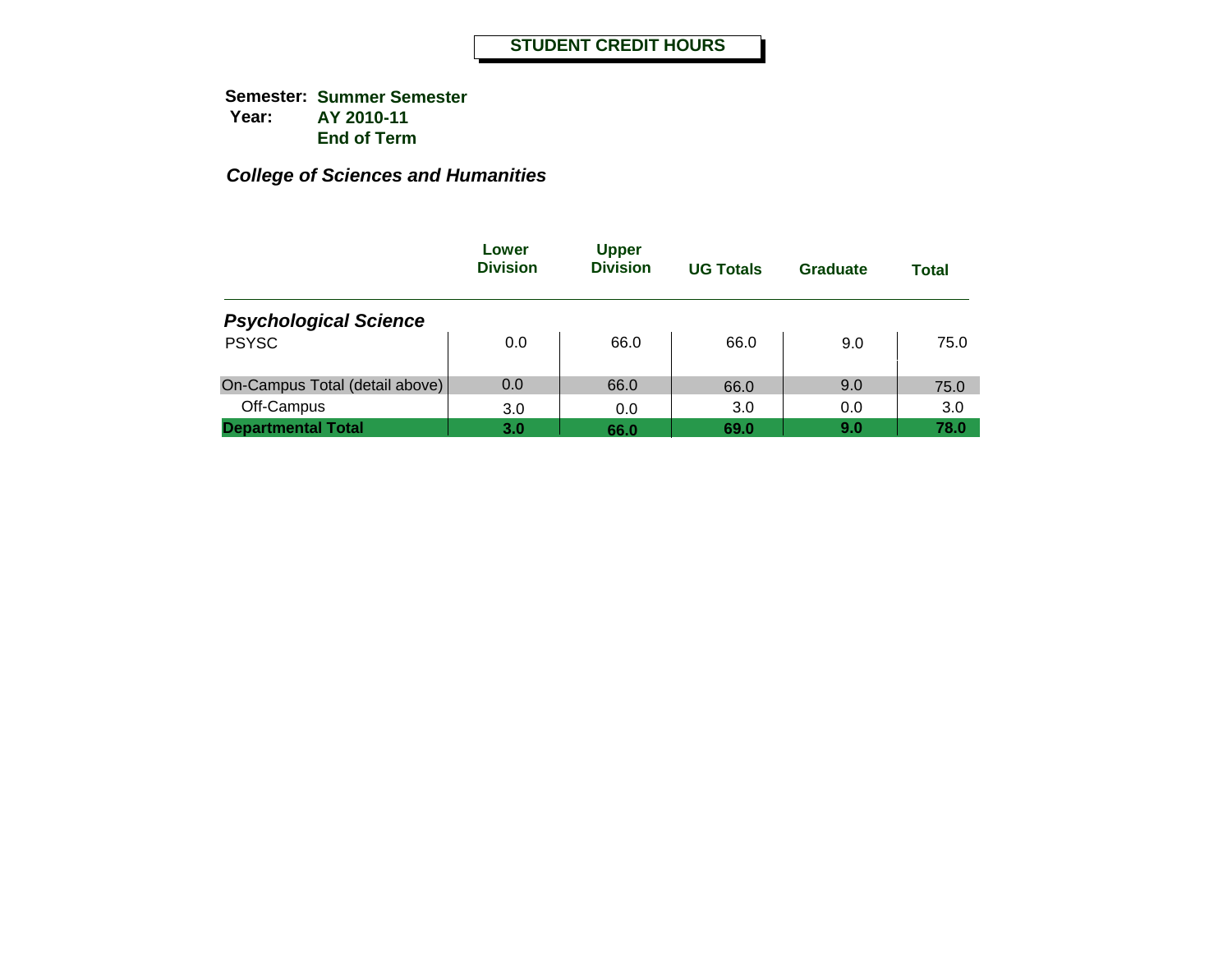|                                | Lower<br><b>Division</b> | <b>Upper</b><br><b>Division</b> | <b>UG Totals</b> | Graduate | <b>Total</b> |
|--------------------------------|--------------------------|---------------------------------|------------------|----------|--------------|
| Sociology                      |                          |                                 |                  |          |              |
| <b>SOC</b>                     | 0.0                      | 0.0                             | 0.0              | 18.0     | 18.0         |
| On-Campus Total (detail above) | 0.0                      | 0.0                             | 0.0              | 18.0     | 18.0         |
| Off-Campus                     | 21.0                     | 0.0                             | 21.0             | 0.0      | 21.0         |
| <b>Departmental Total</b>      | 21.0                     | 0.0                             | 21.0             | 18.0     | 39.0         |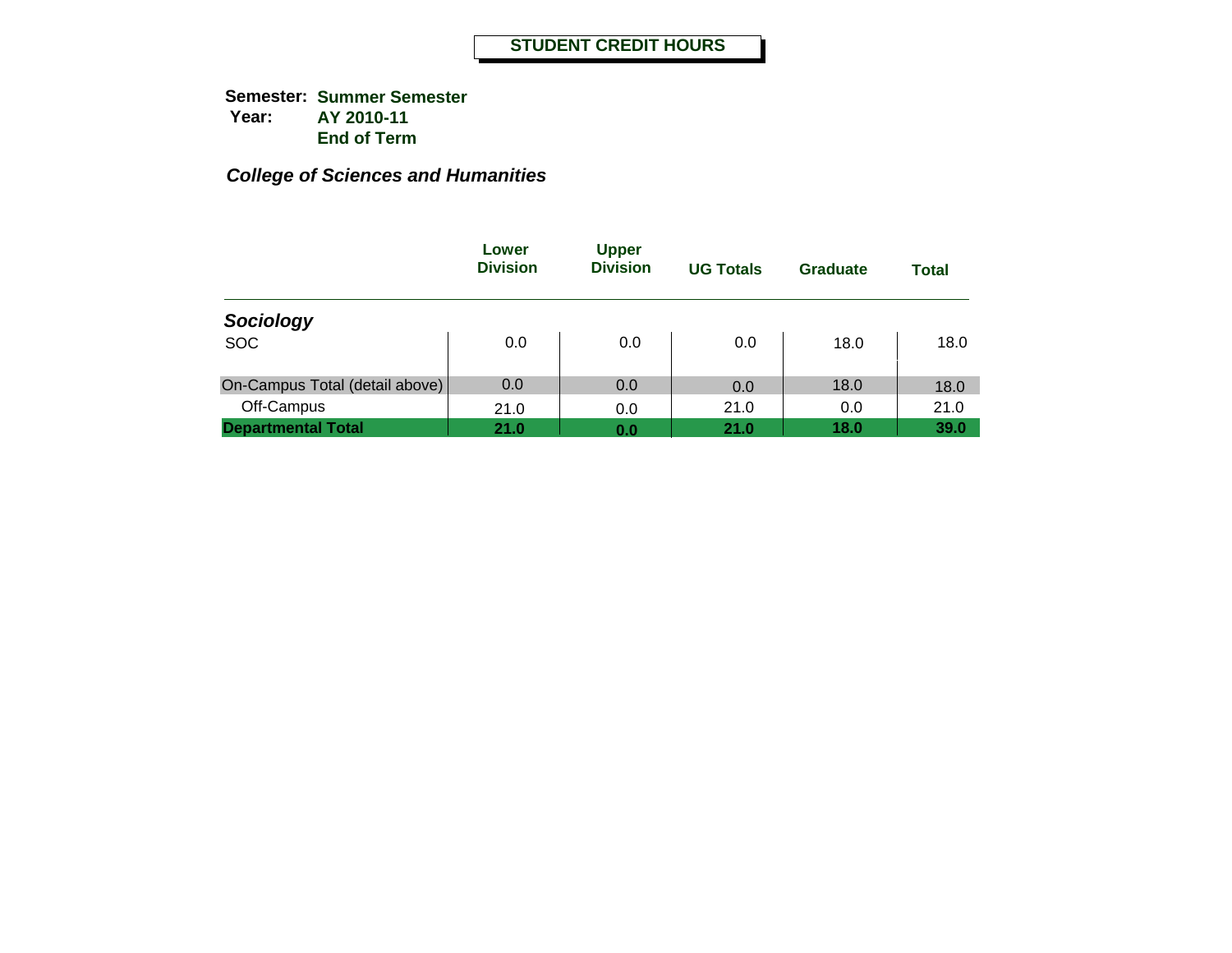|                                | Lower<br><b>Division</b> | <b>Upper</b><br><b>Division</b> | <b>UG Totals</b> | Graduate | Total |
|--------------------------------|--------------------------|---------------------------------|------------------|----------|-------|
| <b>Social Work</b>             |                          |                                 |                  |          |       |
| <b>SOCWK</b>                   | 0.0                      | 246.0                           | 246.0            | 0.0      | 246.0 |
| On-Campus Total (detail above) | 0.0                      | 246.0                           | 246.0            | 0.0      | 246.0 |
| Off-Campus                     | 0.0                      | 0.0                             | 0.0              | 0.0      | 0.0   |
| <b>Departmental Total</b>      | 0.0                      | 246.0                           | 246.0            | 0.0      | 246.0 |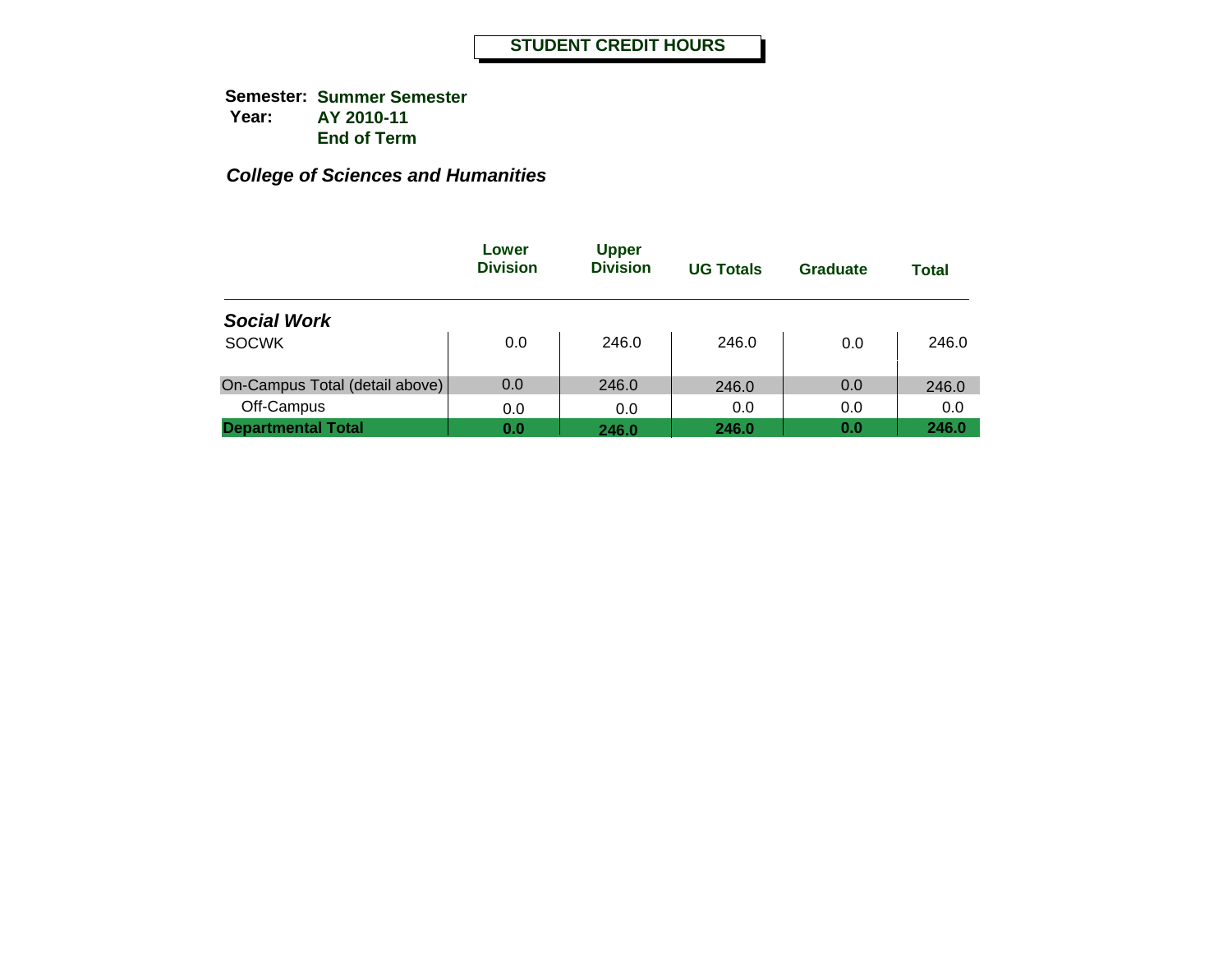|                                         | Lower<br><b>Division</b> | <b>Upper</b><br><b>Division</b> | <b>UG Totals</b> | Graduate | <b>Total</b> |  |  |  |
|-----------------------------------------|--------------------------|---------------------------------|------------------|----------|--------------|--|--|--|
| <b>Speech Pathology &amp; Audiology</b> |                          |                                 |                  |          |              |  |  |  |
| <b>SPAA</b>                             | 0.0                      | 111.0                           | 111.0            | 845.0    | 956.0        |  |  |  |
| On-Campus Total (detail above)          | 0.0                      | 111.0                           | 111.0            | 845.0    | 956.0        |  |  |  |
| Off-Campus                              | 0.0                      | 0.0                             | 0.0              | 0.0      | 0.0          |  |  |  |
| <b>Departmental Total</b>               | 0.0                      | 111.0                           | 111.0            | 845.0    | 956.0        |  |  |  |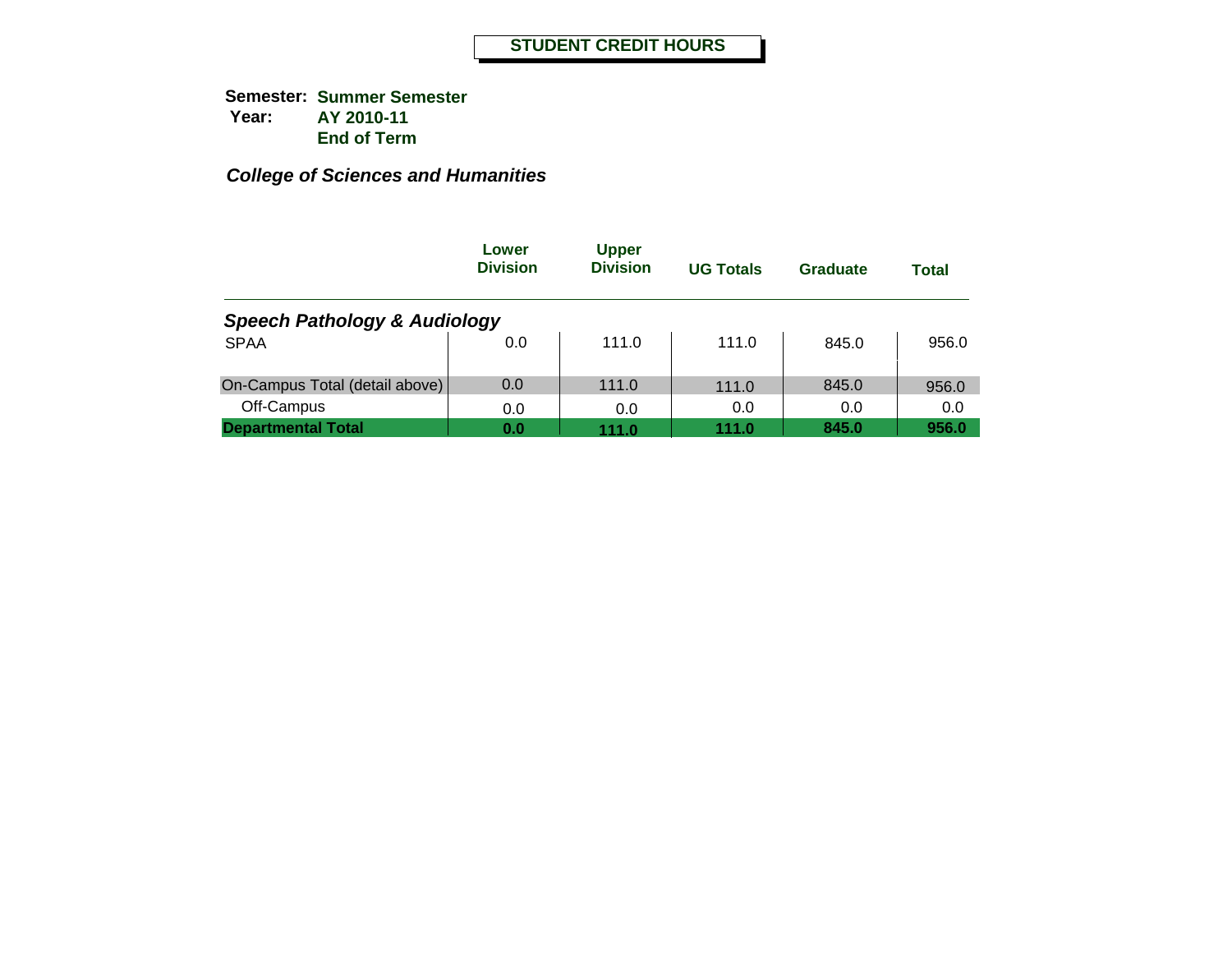**Semester: Summer Semester Year: AY 2010-11 End of Term**

*Interdepartmental*

|                                | Lower<br><b>Division</b> | <b>Upper</b><br><b>Division</b> | <b>UG Totals</b> | <b>Graduate</b> | Total |
|--------------------------------|--------------------------|---------------------------------|------------------|-----------------|-------|
| <b>Honors</b>                  |                          |                                 |                  |                 |       |
| <b>HONRS</b>                   | 0.0                      | 3.0                             | 3.0              | 0.0             | 3.0   |
| On-Campus Total (detail above) | 0.0                      | 3.0                             | 3.0              | 0.0             | 3.0   |
| Off-Campus                     | 0.0                      | 18.0                            | 18.0             | 0.0             | 18.0  |
| <b>Departmental Total</b>      | 0.0                      | 21.0                            | 21.0             | 0.0             | 21.0  |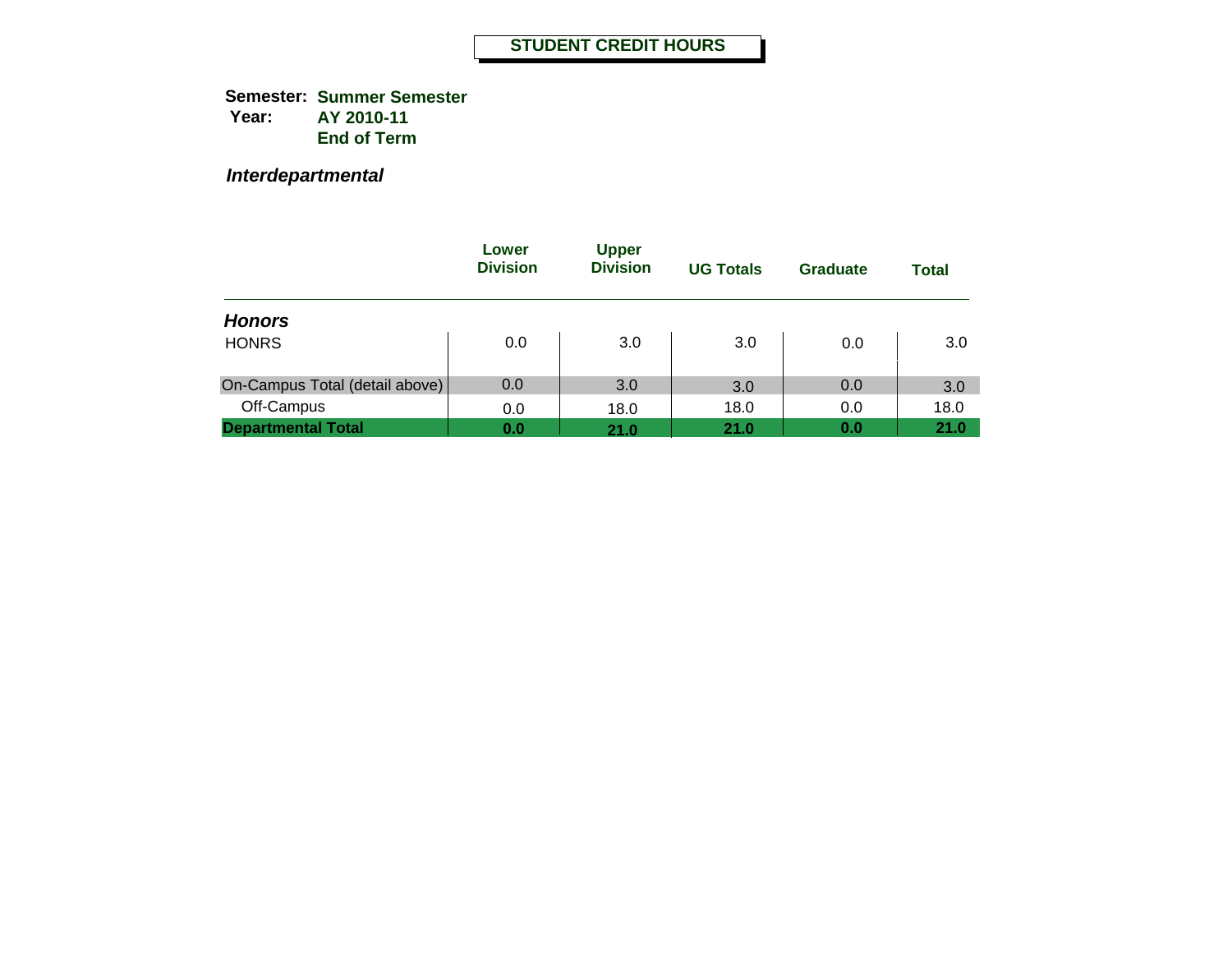**Semester: Summer Semester Year: AY 2010-11 End of Term**

*Interdepartmental*

|                                | Lower<br><b>Division</b> | <b>Upper</b><br><b>Division</b> | <b>UG Totals</b> | Graduate | <b>Total</b> |
|--------------------------------|--------------------------|---------------------------------|------------------|----------|--------------|
| <b>Interdepartmental</b>       |                          |                                 |                  |          |              |
| <b>DOC</b>                     | 0.0                      | 0.0                             | 0.0              | 0.0      | 0.0          |
| <b>MASTR</b>                   | 0.0                      | 0.0                             | 0.0              | 0.0      | 0.0          |
| On-Campus Total (detail above) | 0.0                      | 0.0                             | 0.0              | 0.0      | 0.0          |
| Off-Campus                     | 0.0                      | 0.0                             | 0.0              | 0.0      | 0.0          |
| <b>Departmental Total</b>      | 0.0                      | 0.0                             | 0.0              | 0.0      | 0.0          |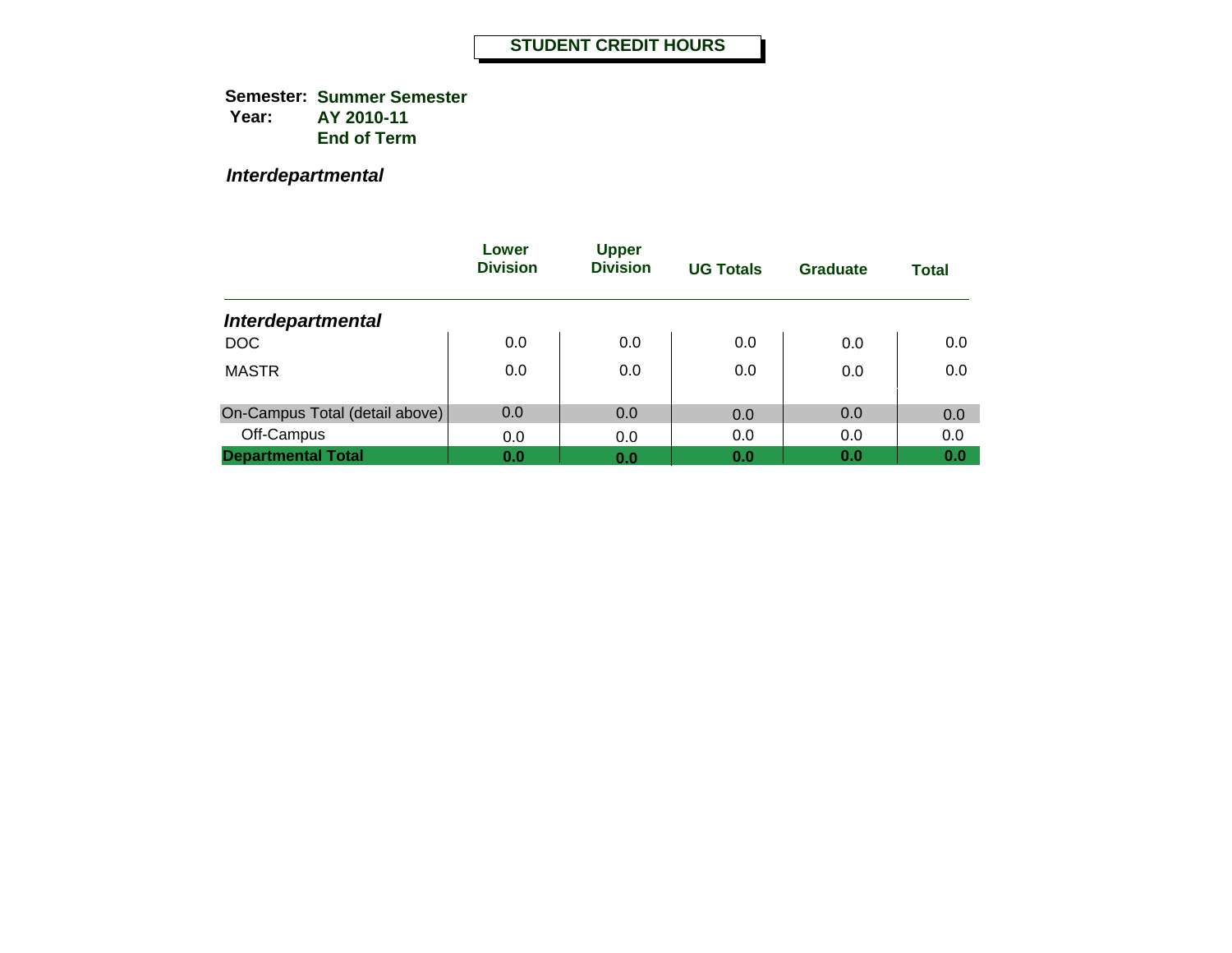**Semester: Summer Semester Year: AY 2010-11 End of Term**

*Interdepartmental*

|                                | Lower<br><b>Division</b> | <b>Upper</b><br><b>Division</b> | <b>UG Totals</b> | Graduate | <b>Total</b> |
|--------------------------------|--------------------------|---------------------------------|------------------|----------|--------------|
| <b>University College</b>      |                          |                                 |                  |          |              |
| ID                             | 0.0                      | 0.0                             | 0.0              | 0.0      | 0.0          |
| On-Campus Total (detail above) | 0.0                      | 0.0                             | 0.0              | 0.0      | 0.0          |
| Off-Campus                     | 0.0                      | 3.0                             | 3.0              | 0.0      | 3.0          |
| <b>Departmental Total</b>      | 0.0                      | 3.0                             | 3.0              | 0.0      | 3.0          |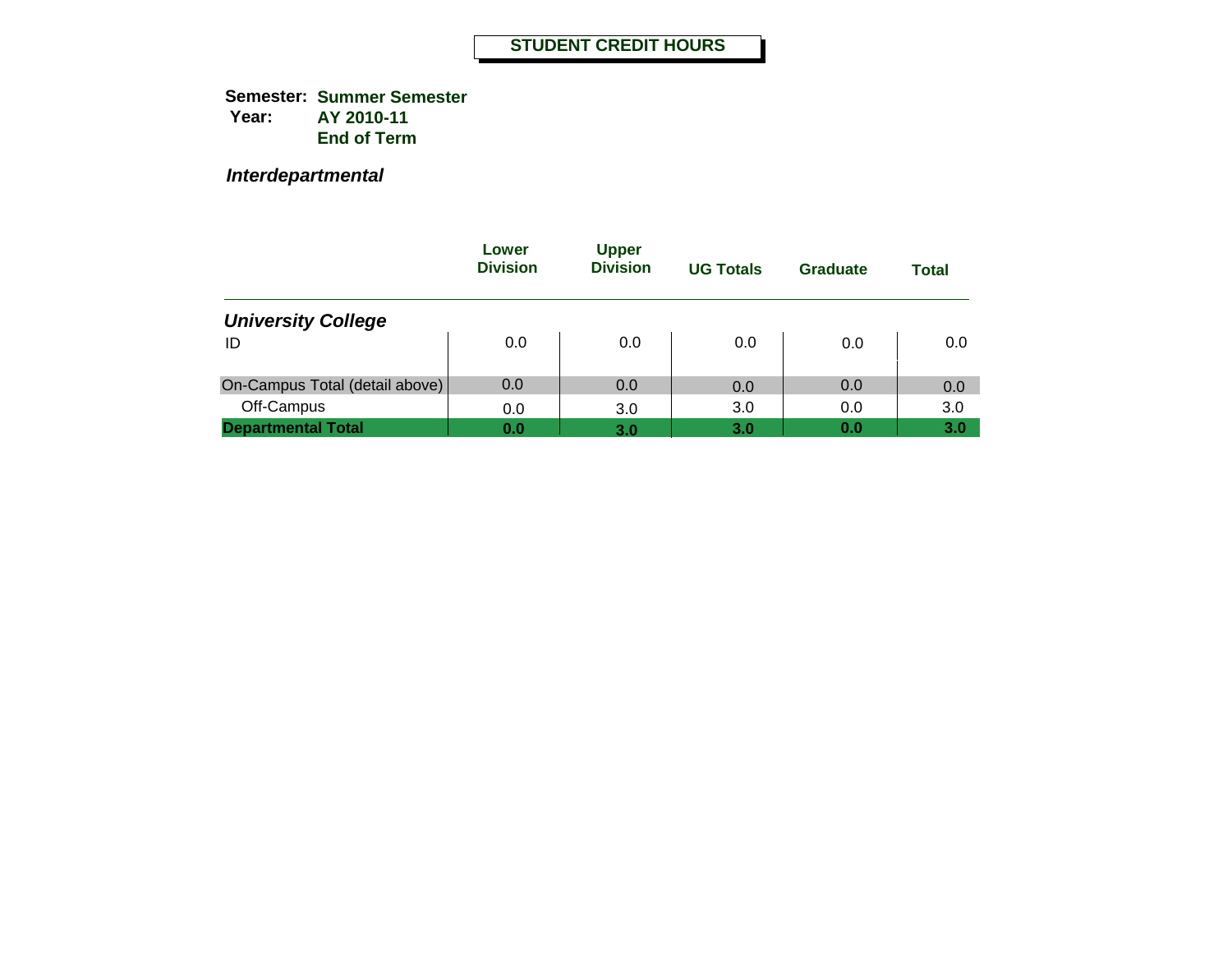**Semester: Summer Semester Year: AY 2010-11 End of Term**

|                                | Lower<br><b>Division</b> | <b>Upper</b><br><b>Division</b> | <b>UG Totals</b> | Graduate | <b>Total</b> |
|--------------------------------|--------------------------|---------------------------------|------------------|----------|--------------|
| <b>Counseling Psychology</b>   |                          |                                 |                  |          |              |
| <b>CPSY</b>                    | 0.0                      | 0.0                             | 0.0              | 201.0    | 201.0        |
| <b>DISS</b>                    | 0.0                      | 0.0                             | 0.0              | 28.0     | 28.0         |
| On-Campus Total (detail above) | 0.0                      | 0.0                             | 0.0              | 229.0    | 229.0        |
| Off-Campus                     | 0.0                      | 0.0                             | 0.0              | 0.0      | 0.0          |
| <b>Departmental Total</b>      | 0.0                      | 0.0                             | 0.0              | 229.0    | 229.0        |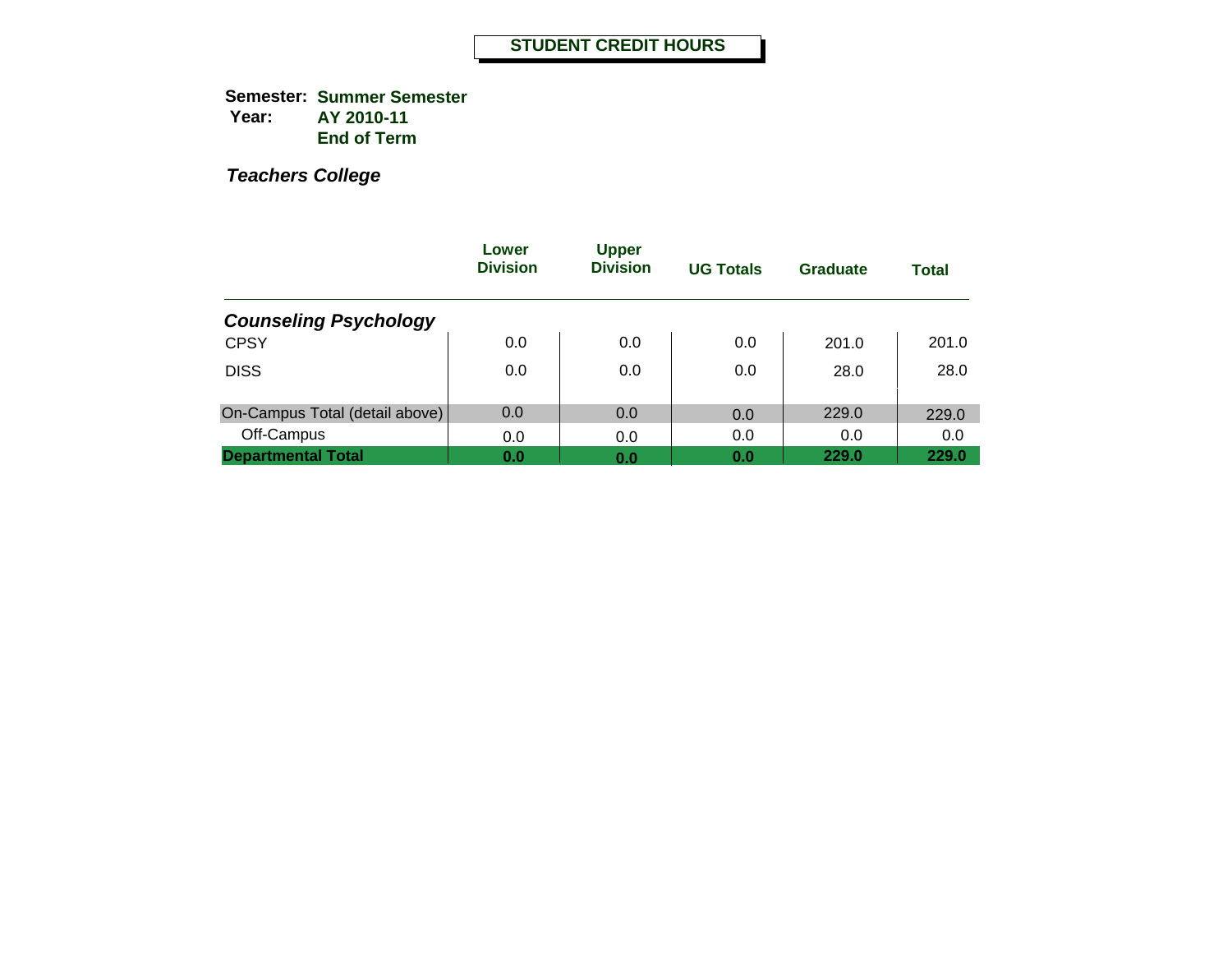**Semester: Summer Semester Year: AY 2010-11 End of Term**

|                                | Lower<br><b>Division</b> | <b>Upper</b><br><b>Division</b> | <b>UG Totals</b> | <b>Graduate</b> | <b>Total</b> |
|--------------------------------|--------------------------|---------------------------------|------------------|-----------------|--------------|
| <b>Elementary Education</b>    |                          |                                 |                  |                 |              |
| <b>DISS</b>                    | 0.0                      | 0.0                             | 0.0              | 5.0             | 5.0          |
| <b>EDEL</b>                    | 6.0                      | 153.0                           | 159.0            | 0.0             | 159.0        |
| <b>EDRDG</b>                   | 0.0                      | 129.0                           | 129.0            | 0.0             | 129.0        |
|                                |                          |                                 |                  |                 |              |
| On-Campus Total (detail above) | 6.0                      | 282.0                           | 288.0            | 5.0             | 293.0        |
| Off-Campus                     | 0.0                      | 168.0                           | 168.0            | 2235.0          | 2403.0       |
| <b>Departmental Total</b>      | 6.0                      | 450.0                           | 456.0            | 2240.0          | 2696.0       |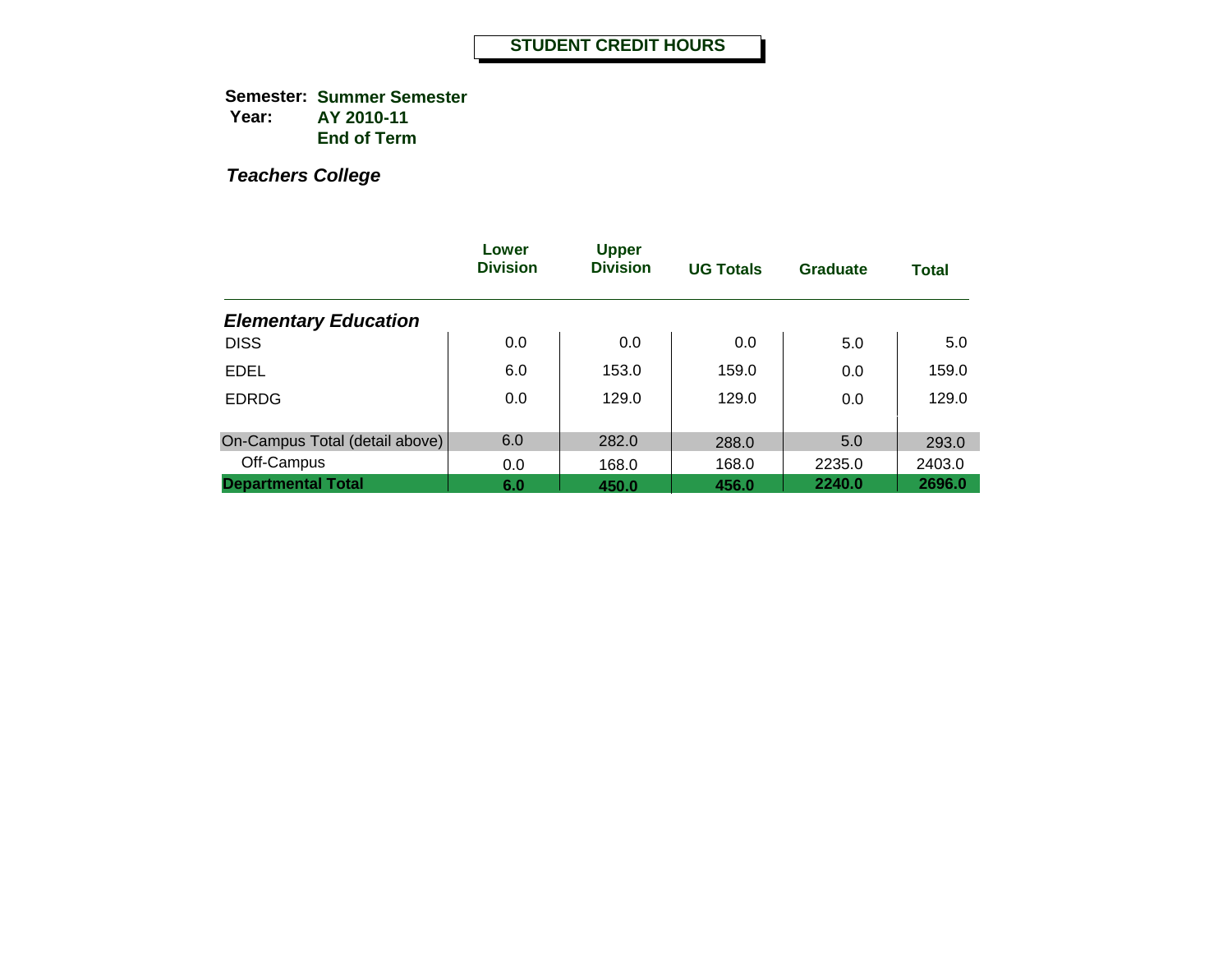**Semester: Summer Semester Year: AY 2010-11 End of Term**

|                                | Lower<br><b>Division</b> | <b>Upper</b><br><b>Division</b> | <b>UG Totals</b> | Graduate | <b>Total</b> |
|--------------------------------|--------------------------|---------------------------------|------------------|----------|--------------|
| <b>Educational Psychology</b>  |                          |                                 |                  |          |              |
| <b>DISS</b>                    | 0.0                      | 0.0                             | 0.0              | 24.0     | 24.0         |
| <b>EDPSY</b>                   | 0.0                      | 0.0                             | 0.0              | 48.0     | 48.0         |
| On-Campus Total (detail above) | 0.0                      | 0.0                             | 0.0              | 72.0     | 72.0         |
| Off-Campus                     | 0.0                      | 0.0                             | 0.0              | 444.0    | 444.0        |
| <b>Departmental Total</b>      | 0.0                      | 0.0                             | 0.0              | 516.0    | 516.0        |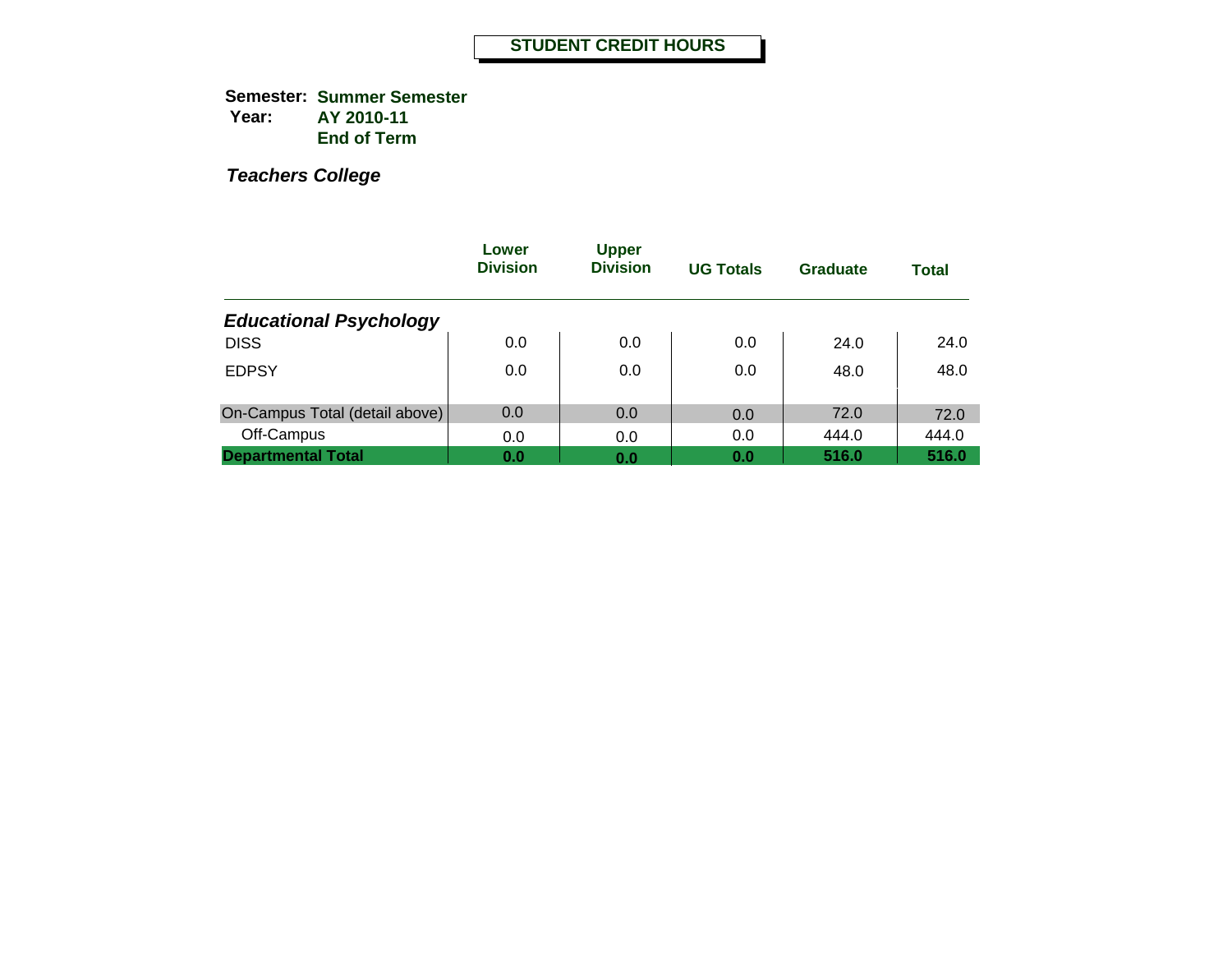**Semester: Summer Semester Year: AY 2010-11 End of Term**

|                                | Lower<br><b>Division</b> | <b>Upper</b><br><b>Division</b> | <b>UG Totals</b> | <b>Graduate</b> | <b>Total</b> |
|--------------------------------|--------------------------|---------------------------------|------------------|-----------------|--------------|
| <b>Educational Studies</b>     |                          |                                 |                  |                 |              |
| <b>DOC</b>                     | 0.0                      | 0.0                             | 0.0              | 0.0             | 0.0          |
| <b>EDAC</b>                    | 0.0                      | 0.0                             | 0.0              | 6.0             | 6.0          |
| <b>EDCUR</b>                   | 0.0                      | 0.0                             | 0.0              | 13.0            | 13.0         |
| <b>EDGEN</b>                   | 0.0                      | 0.0                             | 0.0              | 12.0            | 12.0         |
| <b>EDHI</b>                    | 0.0                      | 0.0                             | 0.0              | 3.0             | 3.0          |
| <b>EDMUL</b>                   | 0.0                      | 0.0                             | 0.0              | 3.0             | 3.0          |
| <b>EDSEC</b>                   | 0.0                      | 0.0                             | 0.0              | 39.0            | 39.0         |
| <b>EDSTU</b>                   | 0.0                      | 0.0                             | 0.0              | 42.0            | 42.0         |
| <b>EDTEC</b>                   | 0.0                      | 0.0                             | 0.0              | 13.0            | 13.0         |
| On-Campus Total (detail above) | 0.0                      | 0.0                             | 0.0              | 131.0           | 131.0        |
| Off-Campus                     | 0.0                      | 0.0                             | 0.0              | 465.0           | 465.0        |
| <b>Departmental Total</b>      | 0.0                      | 0.0                             | 0.0              | 596.0           | 596.0        |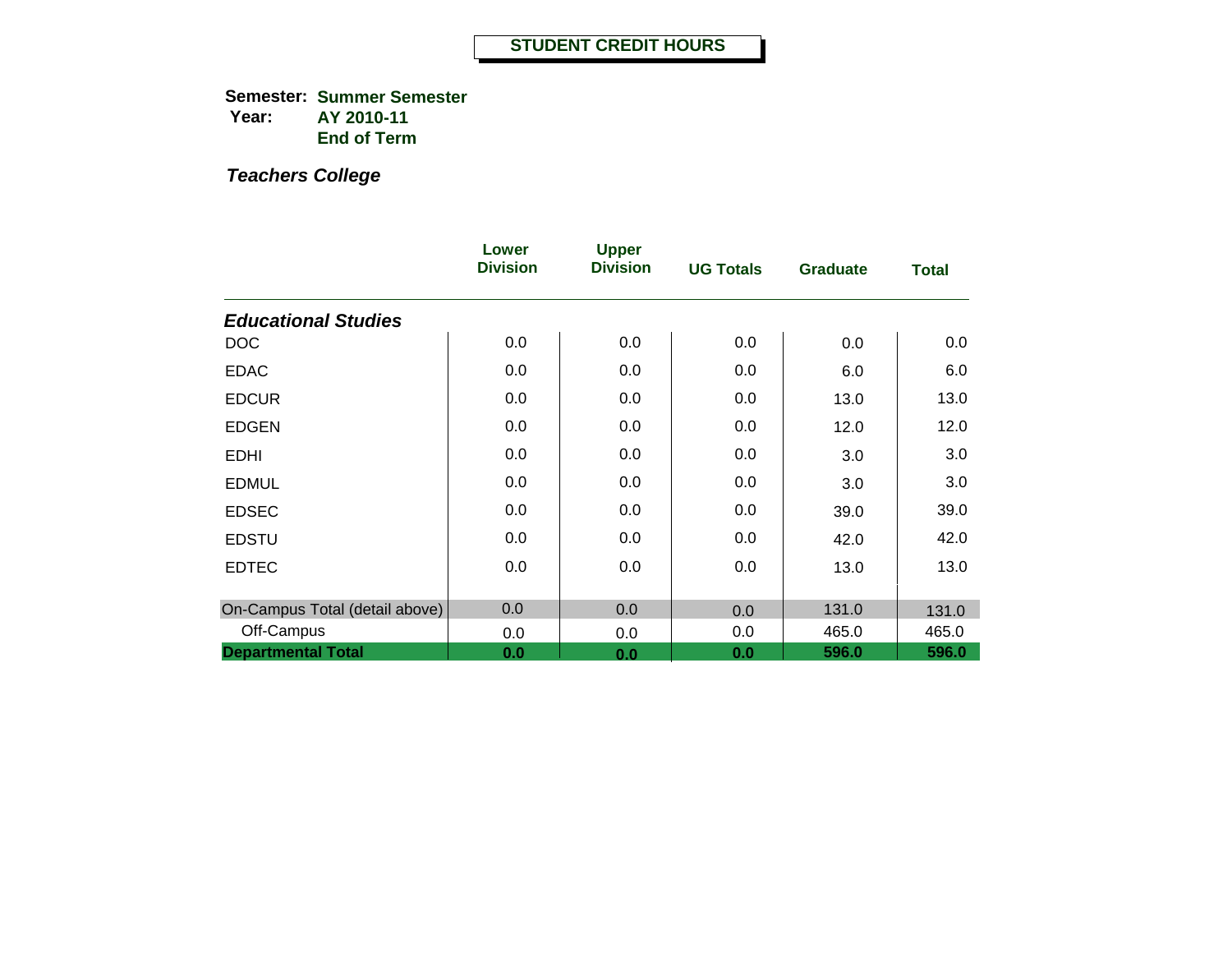**Semester: Summer Semester Year: AY 2010-11 End of Term**

|                                | Lower<br><b>Division</b> | <b>Upper</b><br><b>Division</b> | <b>UG Totals</b> | Graduate | <b>Total</b> |
|--------------------------------|--------------------------|---------------------------------|------------------|----------|--------------|
| <b>Educational Leadership</b>  |                          |                                 |                  |          |              |
| <b>EDAD</b>                    | 0.0                      | 0.0                             | 0.0              | 0.0      | 0.0          |
| On-Campus Total (detail above) | 0.0                      | 0.0                             | 0.0              | 0.0      | 0.0          |
| Off-Campus                     | 0.0                      | 0.0                             | 0.0              | 291.0    | 291.0        |
| <b>Departmental Total</b>      | 0.0                      | 0.0                             | 0.0              | 291.0    | 291.0        |